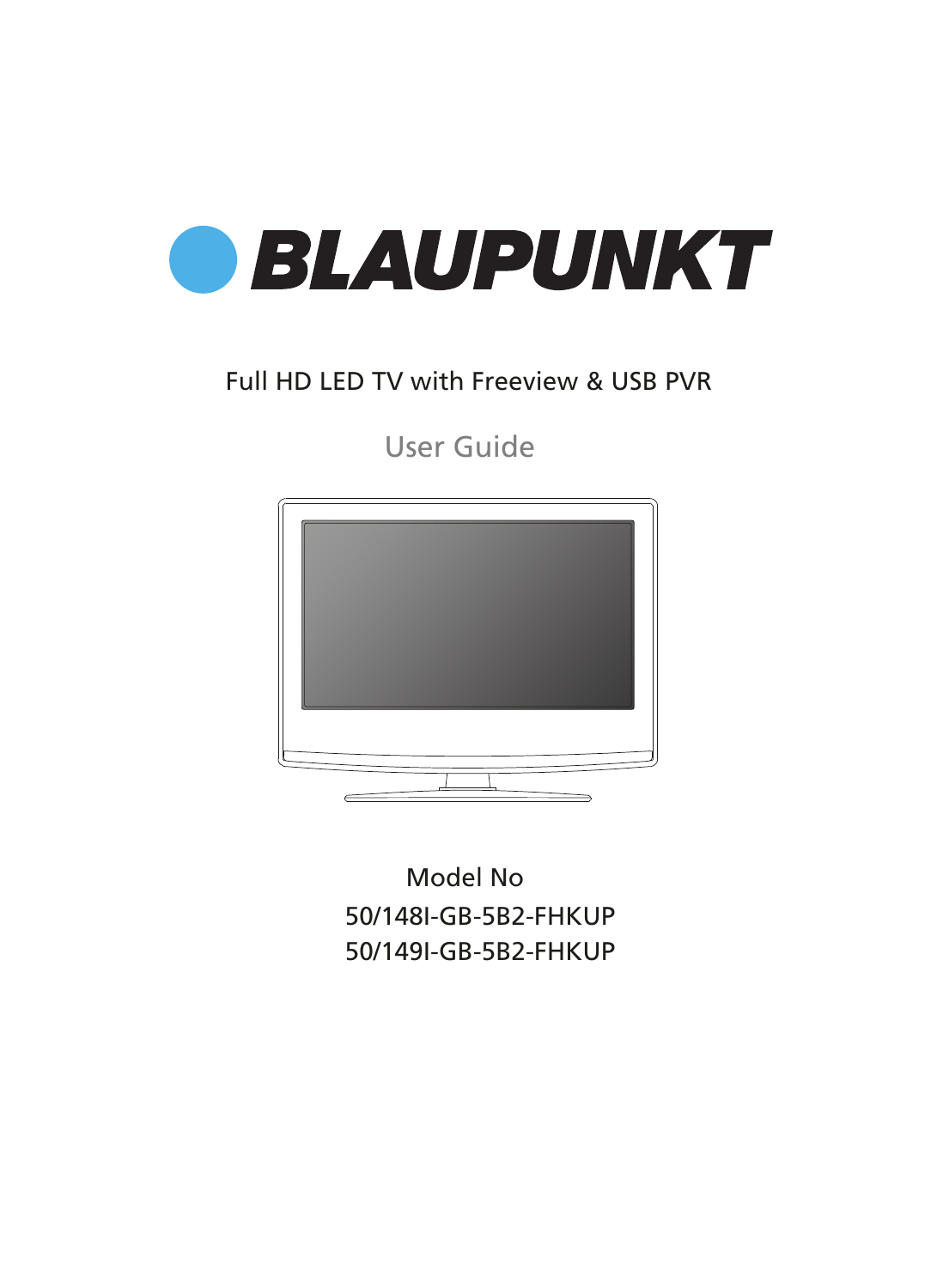## **IMPORTANT SAFETY INSTRUCTIONS**



Please read these instructions. All the safety and operating instructions should be read before the appliance is operated.

### **Warnings**

- To reduce the risk of fire, electric shock or damage to the television, do not expose it to dust, rain or moisture, or place any objects filled with liquids on or near the television.
- Do not place the television in a confined space, ensure that nothing can obstruct the ventilation openings at the rear of the television.

To prevent spread of fire, keep candles or other open flames away from this product at all times



• Dispose of this television and any components including batteries in an environmentally friendly manner. If in doubt, please contact your local authority for details of recycling.

### Safety

- For your safety, this appliance is fitted with a fused moulded 3 pin mains plug. Should the fuse need to be replaced, ensure that any replacement is of the same amperage and approved with the BSI mark.
- Never try and replace the mains plug unless you have adequate qualifications and are legally authorised to do so. In the event that a replacement Mains cable is required, contact the manufacturer for a suitable replacement.
- Never use the television if it is damaged in any way.
- Always place the television on a flat level surface avoiding anywhere which may be subject to strong vibration.
- Ensure the television is not placed on top of the power cable as the weight of the television may damage the cable and cause a safety hazard.
- Never place mobile phones, speakers or any other device which may cause magnetic or radio interference with the television. If interference is apparent, move the device causing the interference away from the television.
- To disconnect the apparatus from the mains, please use the switch located on the underside/ rear of the TV. The switch shall remain readily operable.
- When installing on a wall, ensure the TV is at least 5cm from the wall for ventilation
- Ensure that the power switch on the unit and the power plug are always easily accessible.

WARNING: Excessive noise when using earphones and headphones can cause a loss of hearing.

### **Maintenance**

- To clean this unit, wipe with a soft, dry cloth. If the surfaces are extremely dirty, use a soft cloth dipped in a soap and water solution or a weak detergent solution.
- Never use alcohol, paint thinner or benzene to clean this unit.
- Before using a chemically treated cloth, read the instructions that came with the cloth carefully.

**CAUTION:** If water or other liquid enters the television through the display panel surface, a malfunction may occur.



### Packaging

- The safest way to transport your item is in the original box/packaging - please save your packaging for this.
- You will need original box/packaging in the event of warranty/service repair or support. We are unable to carry out warranty/service if you are unable to package it correctly.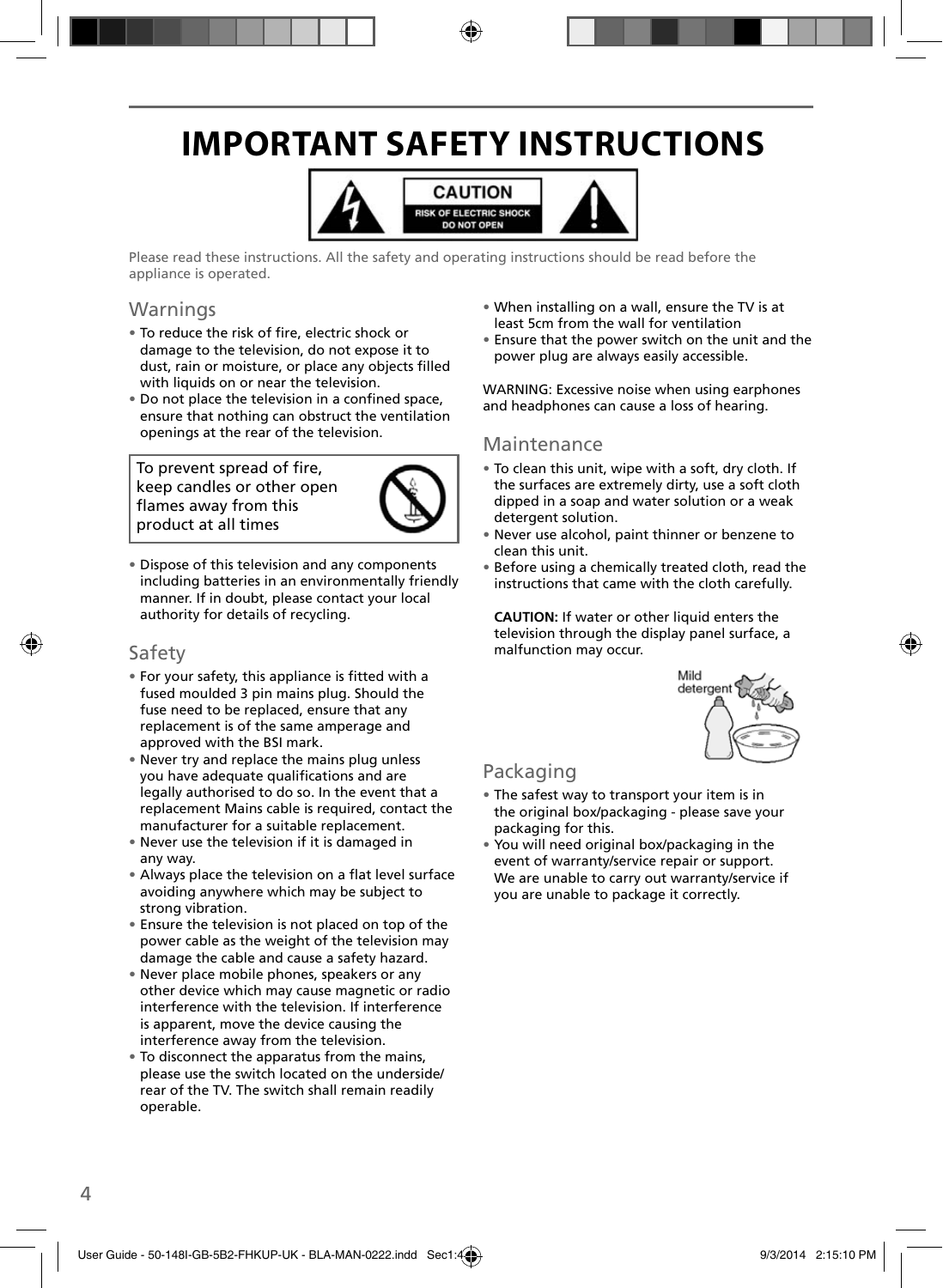## **IMPORTANT SAFETY INSTRUCTIONS**



Please read these instructions. All the safety and operating instructions should be read before the appliance is operated.

Important Information Regarding Use of Video Games, Computers, Captions or Other Fixed Image Displays

The extended use of fixed image program material can cause a permanent "shadow image" on the LCD/LED panel.

This background image is viewable on normal programs in the form of a stationary fixed image. This type of irreversible LCD/LED panel deterioration can be limited by observing the following steps:

- 1. Reduce the brightness/contrast setting to a minimum viewing level.
- 2. Do not display the fixed image for extended periods of time.
- 3. Turn the power off when not in actual use.

Examples of images that you need to watch out for are as follows (this is not an exhaustive list):

- TV Channel Logos: e.g. Shopping channel logos and pricing displays-especially if they are bright and stationary. Moving or low-contrast graphics are less likely to cause ageing of the screen.
- Time Displays
- Teletext: Do not view a stationary page for a long period of time
- TV/DVD Menus: e.g. Listings of DVD disc content
- Pause Mode: Do not leave the TV in pause mode for long periods of time, e.g. When watching DVDs or videos.

**Important** - Once 'shadow image/screen burn' occurs, it will never disappear and is not repairable under warranty.

How do I dispose of this product?

UK: Waste electrical products should not be disposed of with household waste. Separate disposal facilities exist. For your nearest facilities, please see www.recycle-more.co.uk or in store for details.

ROI: Waste electrical products should not be disposed of with household waste. Separate disposal facilities exist. Check with your Local Authority or retailer for recycling advice.

#### **Batteries**

- Do not expose batteries to high temperatures, excessive heat, prolonged sunshine or fire as this may cause leakage, explosion or ignition.
- Observe the correct polarity when inserting batteries.
- Do not use different types of batteries together or mix old and new batteries.
- Dispose of batteries in an environmentally friendly way.
- Certain regions may regulate the disposal of batteries. Please consult your local authority.



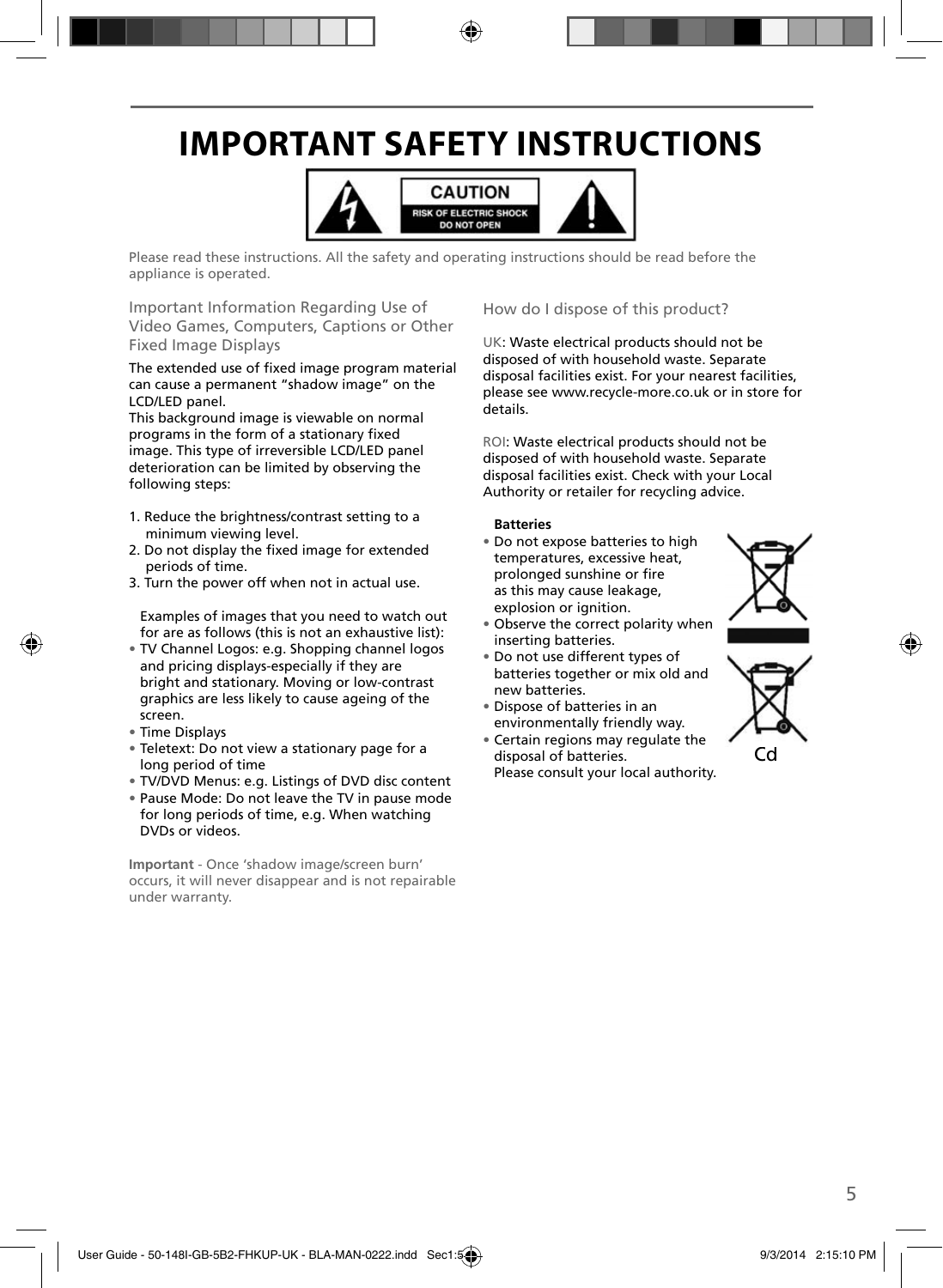## **CONTENTS**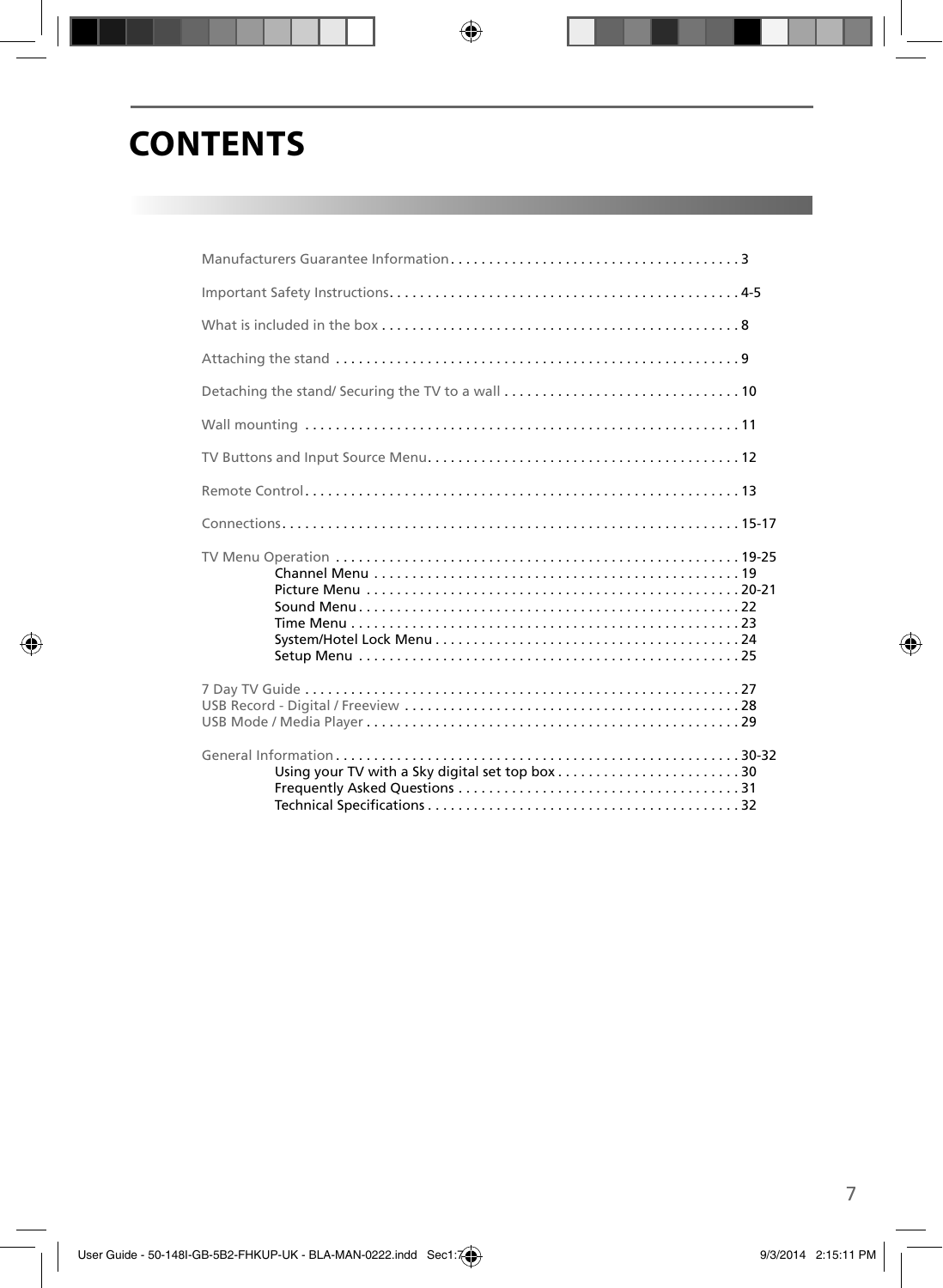## **WHAT IS INCLUDED IN THE BOX**

### Accessories

Included with this TV are the following accessories

#### 1 x User Guide



#### 1 x Quick Start Guide

Quick Start Guide

#### 1 x TV



1 x RF Cable



#### 1 x Remote Control



#### 2 x AAA Batteries



1 x Mini Component / YPbPr



#### 1 x Stand plus screws



Please save your packaging as you will need this in the event of warranty/service repair or support. We are unable to carry out warranty/service if you are unable to package it correctly. The safest way to package your item in the event of warranty/service repair is in it's original box/packaging.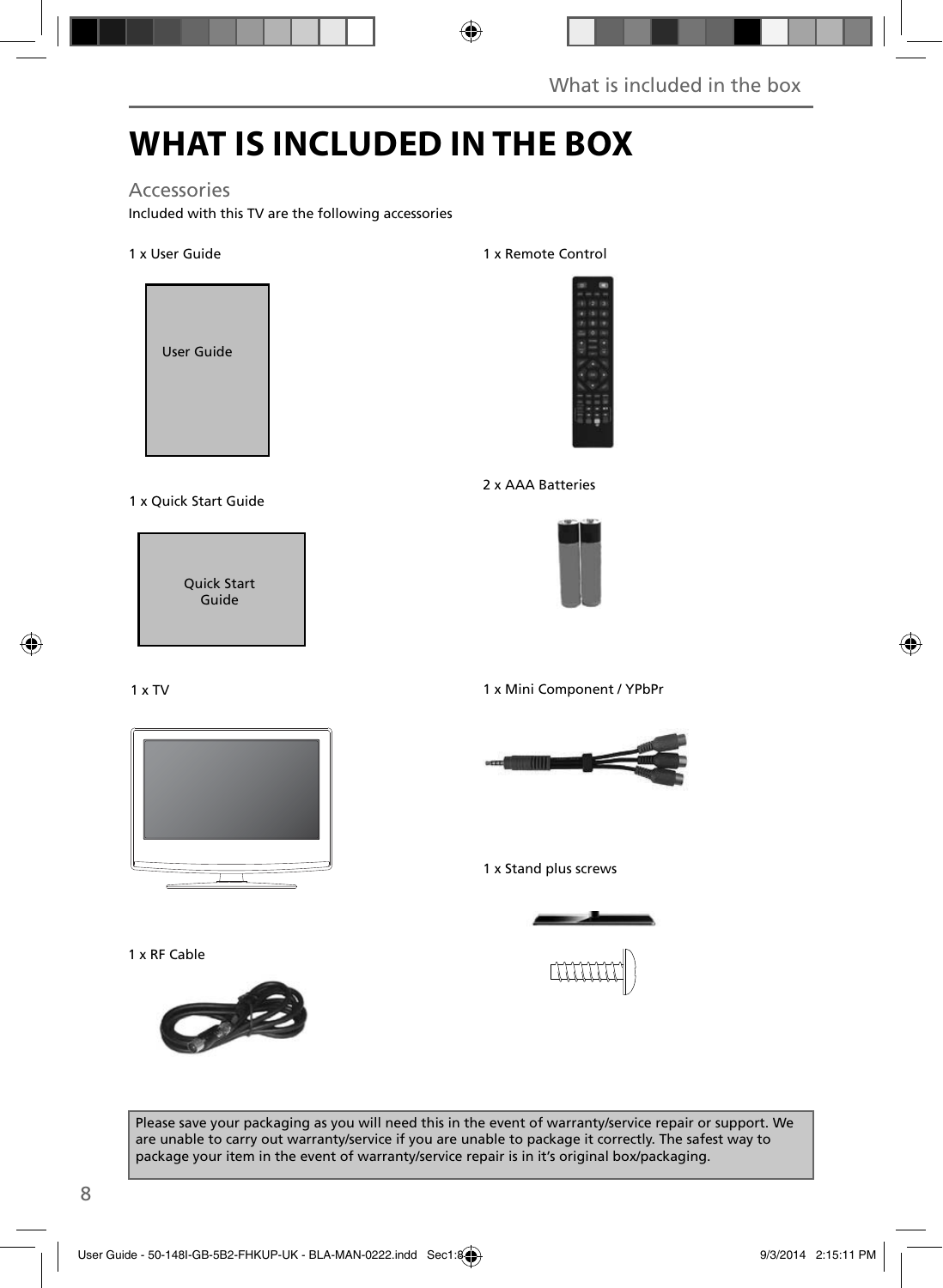# **ATTACHING THE STAND**

### Attaching the stand

To complete the stand installation you will require a cross head screw driver

Screws that are included.





#### **7 x** M (4x16) **5 x** ST (3.7x20)

Used for attaching the stand neck to the TV (fig.1)

Used for attaching the stand base to the stand neck (fig. 3)



(fig.1) Attach the stand neck to the rear of the TV set using the 7 x M(4x16) screws provided.



#### (fig.2) Peel off the protective plastic cover then attach the stand base to the stand neck.

When securing the self-tapping screws into the base of the stand (on first installation) the screws will be naturally tight as they are creating a thread in the plastic of the stand neck in order to support a TV of this size.

a) Ensure the cross head screw driver tip fits correctly into the head of the screw and that it is not too big or small.

**b)** Screw in all screws individually and partially before tightening all of the screws individually and partially until they are fully inserted.

**c)** If they become very tight try loosening them slightly and then retightening them once again as this will continue the process of creating the thread for the screws.

(fig.3) Secure the base to the neck by using the 5 x ST (3.7x20) screws provided.

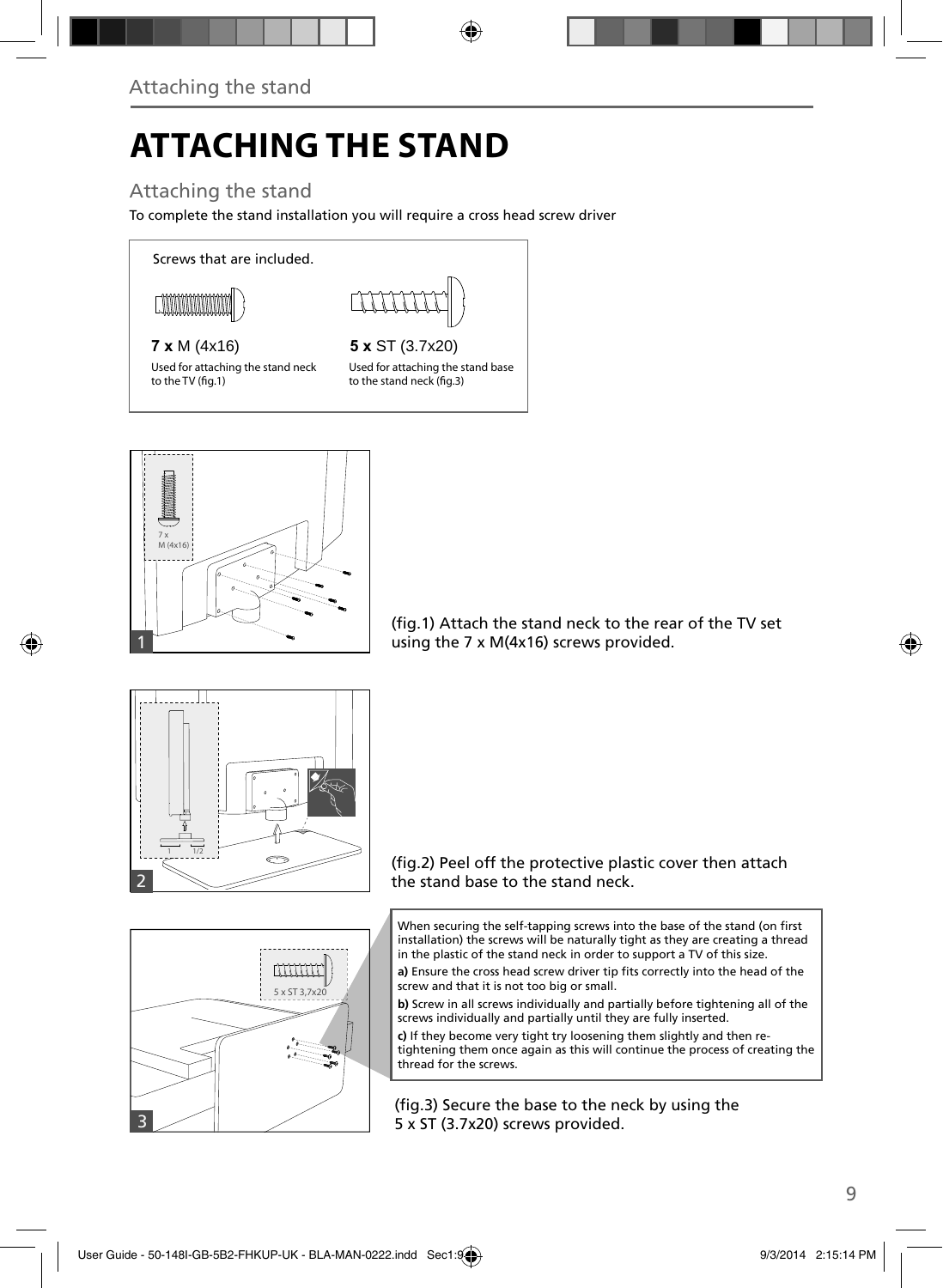## **DETACHING THE STAND**

### Detaching the stand

Remove the screws highlighted then remove the stand base and neck from the rear of the TV set.



### Securing the TV to a Wall

For maximum security in the home when using a TV with its stand anti-tip straps should be fitted. These are available from supermarket websites and other websites and are an easy, inexpensive and effective way of ensuring your TV stays safely upright. Straps are designed to be attached to the rear of the TV and then tethered to the wall of the furniture the TV is stood on, if wood. (The 2 images should appear underneath this text).

### Note - Please ensure that children do not climb on the TV set.

**A)** Using one or both of the top wall-mounting holes and screws (the screws are already supplied in the wall mounting holes) fasten one end of the fastening cord/s to the TV.



**B)** Secure the other end of the fastening cord/s to your wall. (you will need screws/fixings suitable for your wall type - available separately from most DIY stores).



The Royal Society for the Prevention of Accidents is urging people to take care with flat-screen televisions. RoSPA stated in 2010 that "Toddlers are particularly at risk of pulling flat-screen televisions on to themselves. They are unsteady on their feet and are attracted by colourful television images."

The risk is increased as televisions become lighter.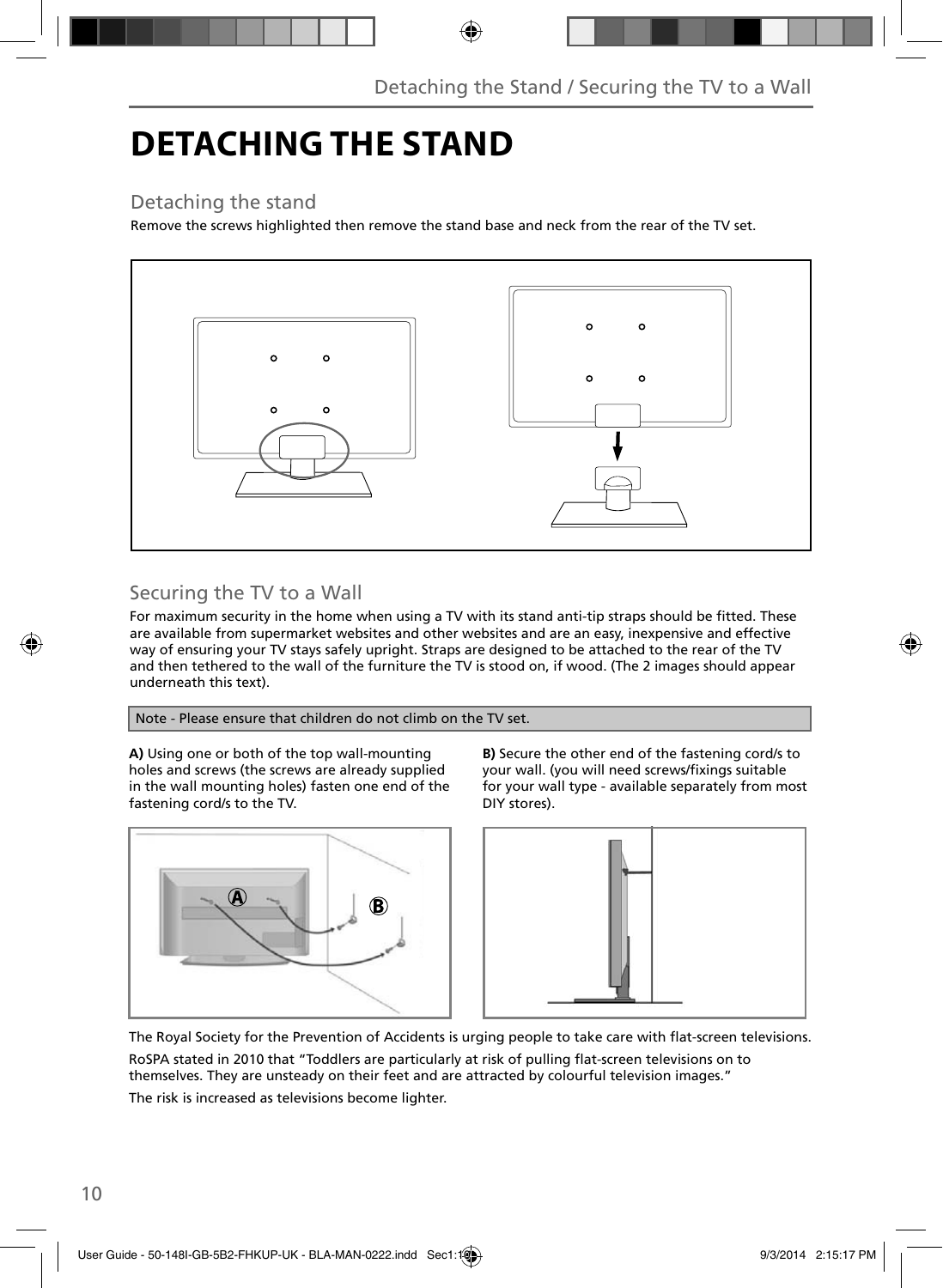## **WALL MOUNTING**

Wall mounting the TV

IMPORTANT - Before drilling any holes in the wall ensure you are not drilling where there could be any electric wires, water or gas pipes.



1) Remove the four screws highlighted that are supplied in the wall mounting holes.

2) The wall mount can now be easily attached to the mounting holes on the rear of the TV.

For optimum viewing, if wall mounting the TV higher than eye level, the TV should be tilted downwards so that the TV's screen is 'face on'. See fig 1 and 2.

For VESA wall mounting information please refer to the Technical Specification page.

Important – If wall mounting this TV, only use the screws already provided in the wall mounting holes. Using other screws which are longer could cause irreparable damage to internal parts.

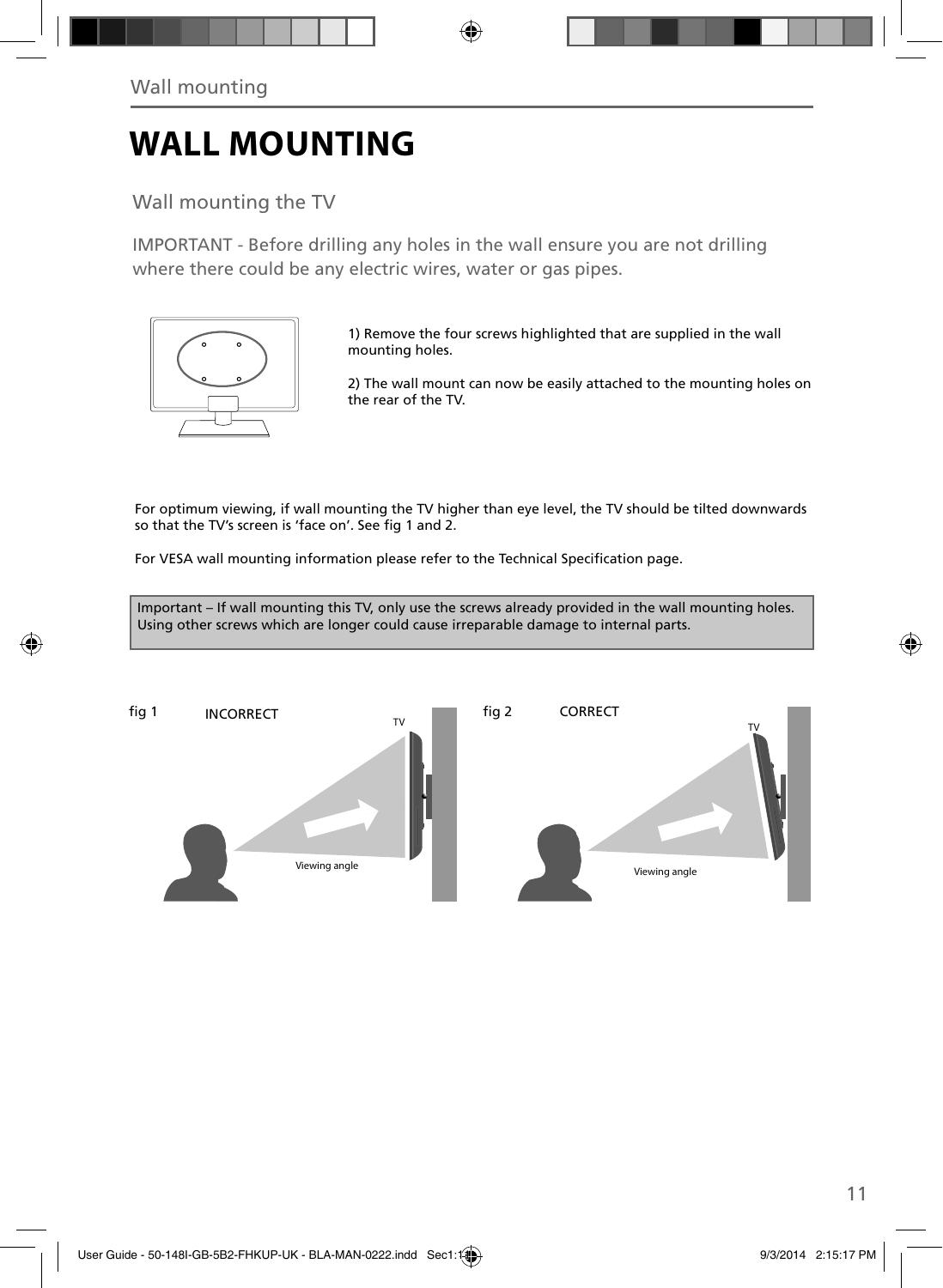## **TV BUTTONS & SOURCE MENU**



- Volume down and menu left 6
- 7 Volume up and menu right

### Choosing Mode Input/Source

To switch between the different input/ connections.

A) Using the buttons on the remote control:

1) Press [SOURCE] - The source menu will appear. 2) Press  $[V]$  or  $[\Lambda]$  to select the input you require.

- 3) Press [OK].
- B) Using the buttons on the Television:

1) Press [SOURCE]. 2) Scroll up / down using CH+/ CH- buttons to the input/source you require. 3) Press Vol+ to change input/source to the one selected.



Example of Source menu depending on the TV model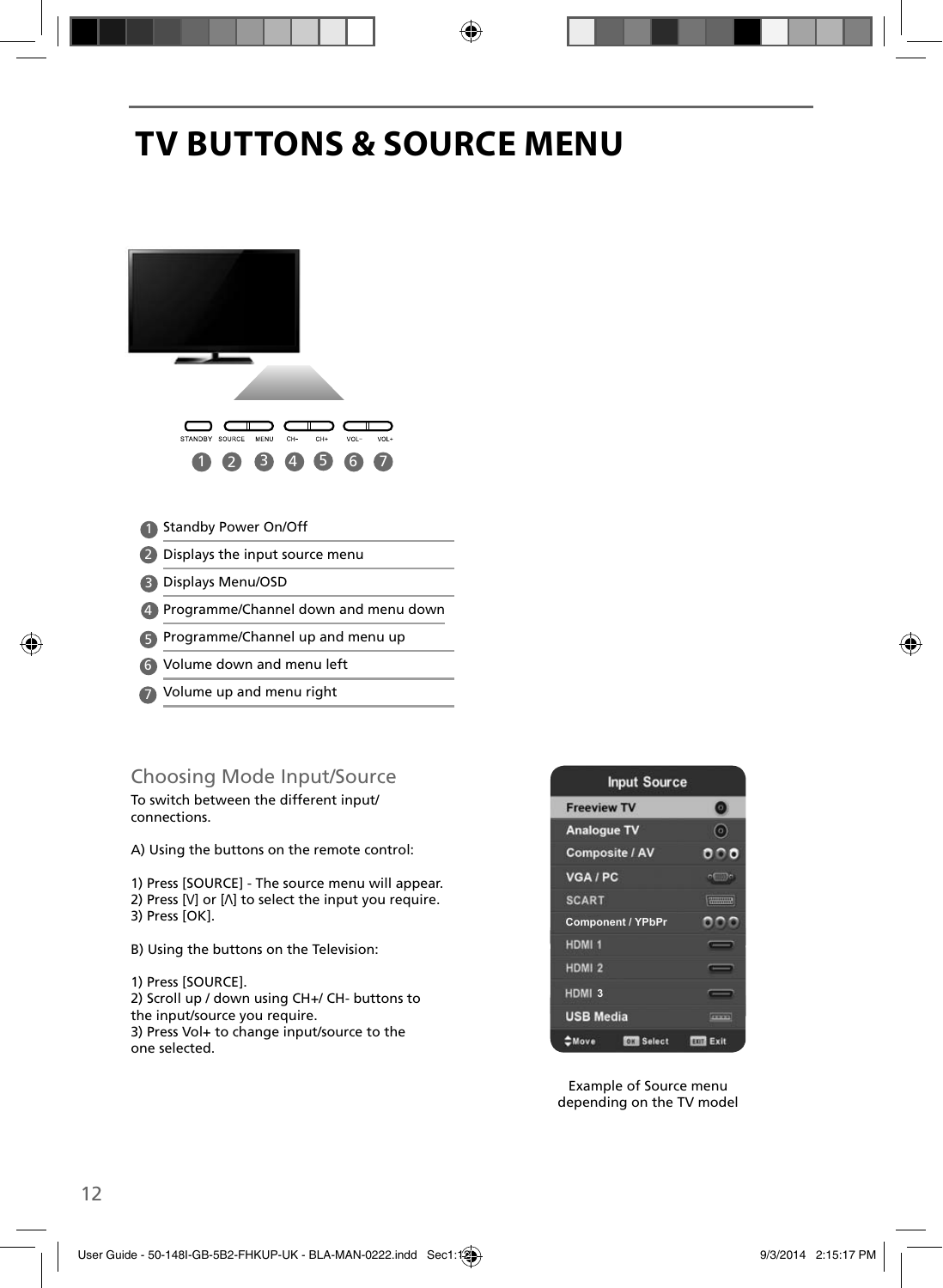### **REMOTE CONTROL**

|                | STANDBY - Switch on TV when in standby or vice versa<br>MUTE - Mute the sound or vice versa<br>DTV - Switch to Freeview source<br>RADIO - Switch to radio whilst in Freeview source                                                                                                                                                                                                                                                                                                                                                                                                                                                       |  |
|----------------|-------------------------------------------------------------------------------------------------------------------------------------------------------------------------------------------------------------------------------------------------------------------------------------------------------------------------------------------------------------------------------------------------------------------------------------------------------------------------------------------------------------------------------------------------------------------------------------------------------------------------------------------|--|
|                | <b>The USB - Switch to USB source</b><br>@ DVD - Switch to DVD source                                                                                                                                                                                                                                                                                                                                                                                                                                                                                                                                                                     |  |
| $\overline{2}$ | NUMBER BUTTONS - 0 - 9 to select a TV channel directly.<br>TV GUIDE - Opens the 7 Day TV Guide (Freeview mode)<br>$\mathbb{C}$ - To return to the previous channel viewed                                                                                                                                                                                                                                                                                                                                                                                                                                                                 |  |
| 3)             | VOL (+/-) - To increase / decrease the sound level<br>P.MODE - Scrolls through picture mode options<br>S.MODE - Scrolls through sound mode options<br>FAV - To display favourites menu<br>$CH (+/-)$ - To increase or decrease the channel being watched<br>MENU - To display OSD menu<br>EXIT - To exit all menus<br>(A/V/4/M/OK) - Allows you to navigate the on-screen menus<br>and adjust the system settings to your preference<br>SOURCE - To display the input/source menu<br>INFO - Press once for now/next channel information<br>Press twice for programme information about current<br>programme                               |  |
| $\ket{4}$      | ASPECT - To switch the screen between the different picture<br>formats<br>SLEEP - Press repeatedly to cycle through the sleep options<br>AUDIO - To change the audio language (if available)<br>SUBTITLE - To switch the dialogue at the bottom of the screen<br>(on/off)<br>TEXT - To enter/exit Teletext (Analogue TV)<br>TEXT HOLD - Teletext mode - Hold current page which is<br>displayed (Analoque TV)<br>DISPLAY - To switch off the screen when listening to radio<br>TEXT/DVD ZOOM - Zoom function for Teletext and DVD<br>O DVD MENU/RECORD - Access the DVD root menu and USB<br>record function                              |  |
| య⊚⊡            | - To restart the current chapter<br>$\widetilde{\mathbf{w}}$ - To advance forward to the next chapter<br><b>B</b> - To stop the playback/Eject Disc<br>(To EJECT the disc press/hold the ■▲ button for 4 seconds)<br>$\left( \widehat{)}$ - To play in fast rewind mode<br>- To play in fast forward mode<br>- To play/pause<br>DVD SETUP/REC LIST - Opens up DVD Menu or Opens the list<br>of what has been previously recorded<br>□ ⊙ iD GOTO - To go to a specific chapter<br>A-B - Press once to set point, press a second time to return<br>to point<br>C ANGLE - Select different angle of DVD<br>□ ⑦ A REPEAT - To repeat playback |  |
|                | For Models with Integrated DVD players                                                                                                                                                                                                                                                                                                                                                                                                                                                                                                                                                                                                    |  |
|                | For Models with PVR Function                                                                                                                                                                                                                                                                                                                                                                                                                                                                                                                                                                                                              |  |

For Models with USB Playback

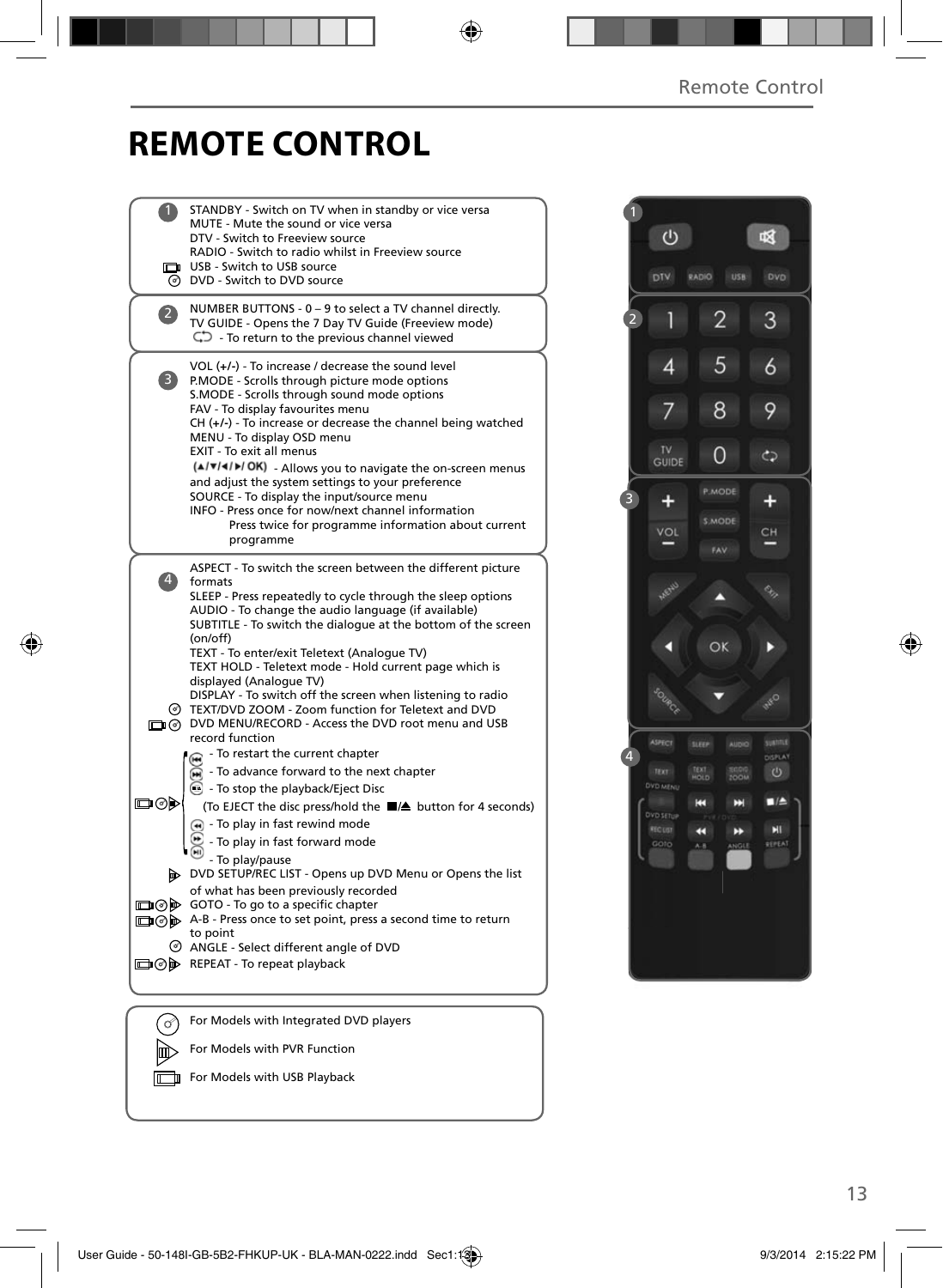# **CONNECTIONS**



| $\circledcirc$<br>COAX | HDM 1 | HDMI <sub>2</sub> | © () © <br><b>VGA/PC IN</b> | O<br>VGA/PC(Audio in) | التقنيتين<br><b>SCART</b> | ⊚<br>RF IN |  |
|------------------------|-------|-------------------|-----------------------------|-----------------------|---------------------------|------------|--|
| A                      | в     |                   |                             |                       |                           |            |  |

| ⌒<br>رب<br>VIDE O | $\circledcirc$<br>R | ⋒<br>v<br>L | HDM 3 | USB | O<br>Y Pb Pr | lш<br><b>CI CARD IN</b> | ٥<br>ค<br><b>EARPHONE</b> |  |
|-------------------|---------------------|-------------|-------|-----|--------------|-------------------------|---------------------------|--|
| 46                |                     |             |       |     |              |                         |                           |  |

|   | COAX Audio Out    | Digital Coax output  |
|---|-------------------|----------------------|
| в | HDMI <sub>1</sub> | <b>HDMI</b> input    |
|   | HDMI <sub>2</sub> | <b>HDMI</b> input    |
| D | VGA PC            | <b>VGA-PC input</b>  |
| н | VGA PC Audio In   | 3.5mm PC audio input |
| Ħ | <b>SCART</b>      | <b>SCART Input</b>   |
|   | <b>RFIN</b>       | RF / TV Aerial Input |
|   |                   |                      |

| н | Video           | Video Input                                                     |
|---|-----------------|-----------------------------------------------------------------|
|   | R/L             | R/L Audio shared for<br>Video/Composite and<br>component/ YPbPr |
|   | HDMI3           | <b>HDMI</b> input                                               |
|   | <b>USB</b>      | <b>USB Input</b>                                                |
|   | YPbPr           | HD input (Ypbpr)                                                |
|   | CI CARD IN      | Common Interface module                                         |
|   | <b>EARPHONE</b> | Earphone Socket                                                 |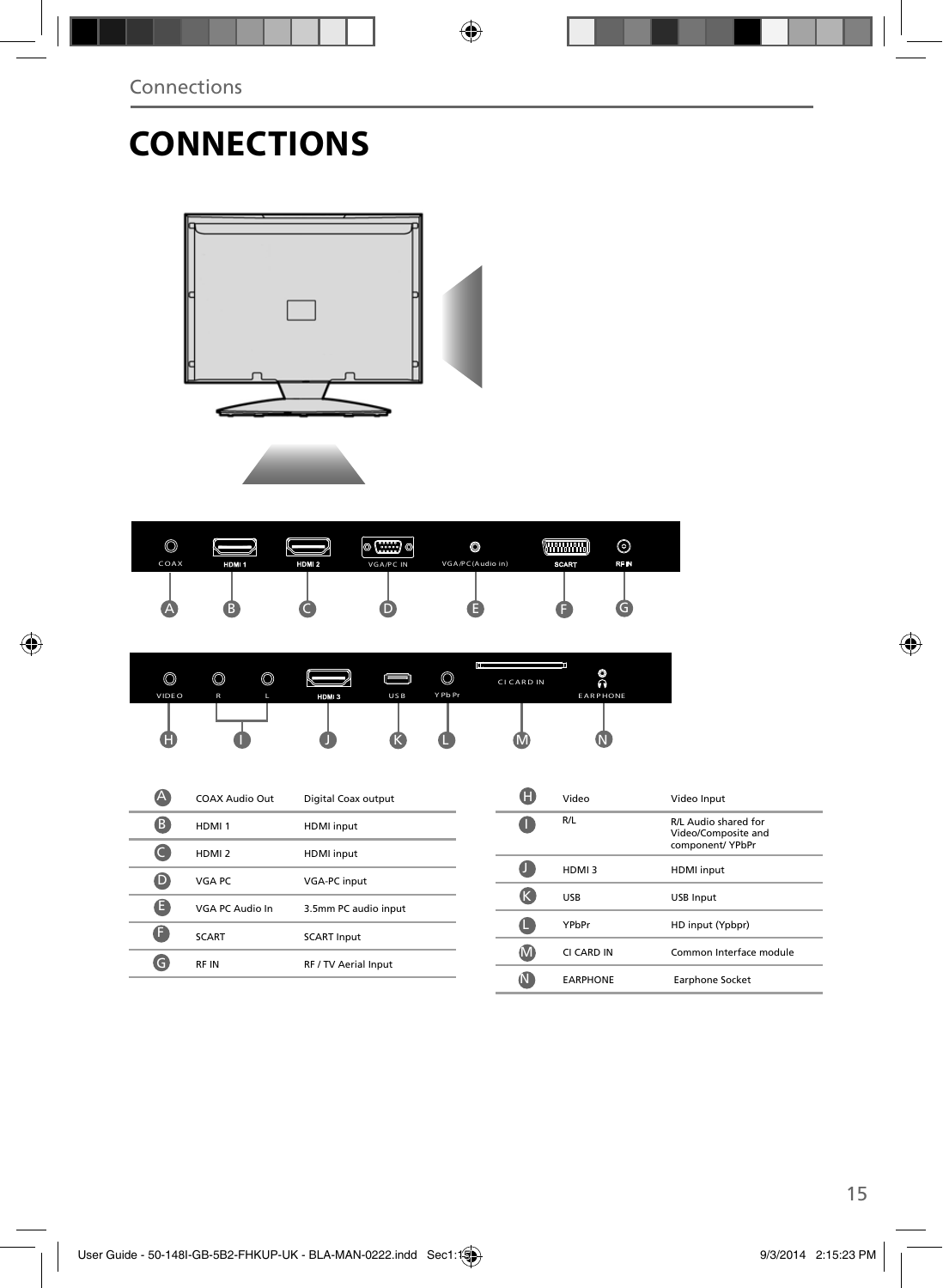## **CONNECTIONS**

Note: Connecting cables are shown for example only and may not be included. Please check 'What Is Included In The Box' page.

### Connecting to a device with Composite AV/Video output

TV Source should be set to Video



### Connecting to a device with SCART output

TV source should be set to SCART



### Connecting to a device with HDMI output

A HDMI cable can output both video and audio and enables you to enjoy digital-quality video and audio with minimal loss of quality.

TV Source should be set to the corresponding HDMI port (HDMI 1, HDMI 2 etc)



Note: This model TV can not be used as a PC/laptop monitor via the HDMI input. The HDMI Input is provided to view digital content with compatible external devices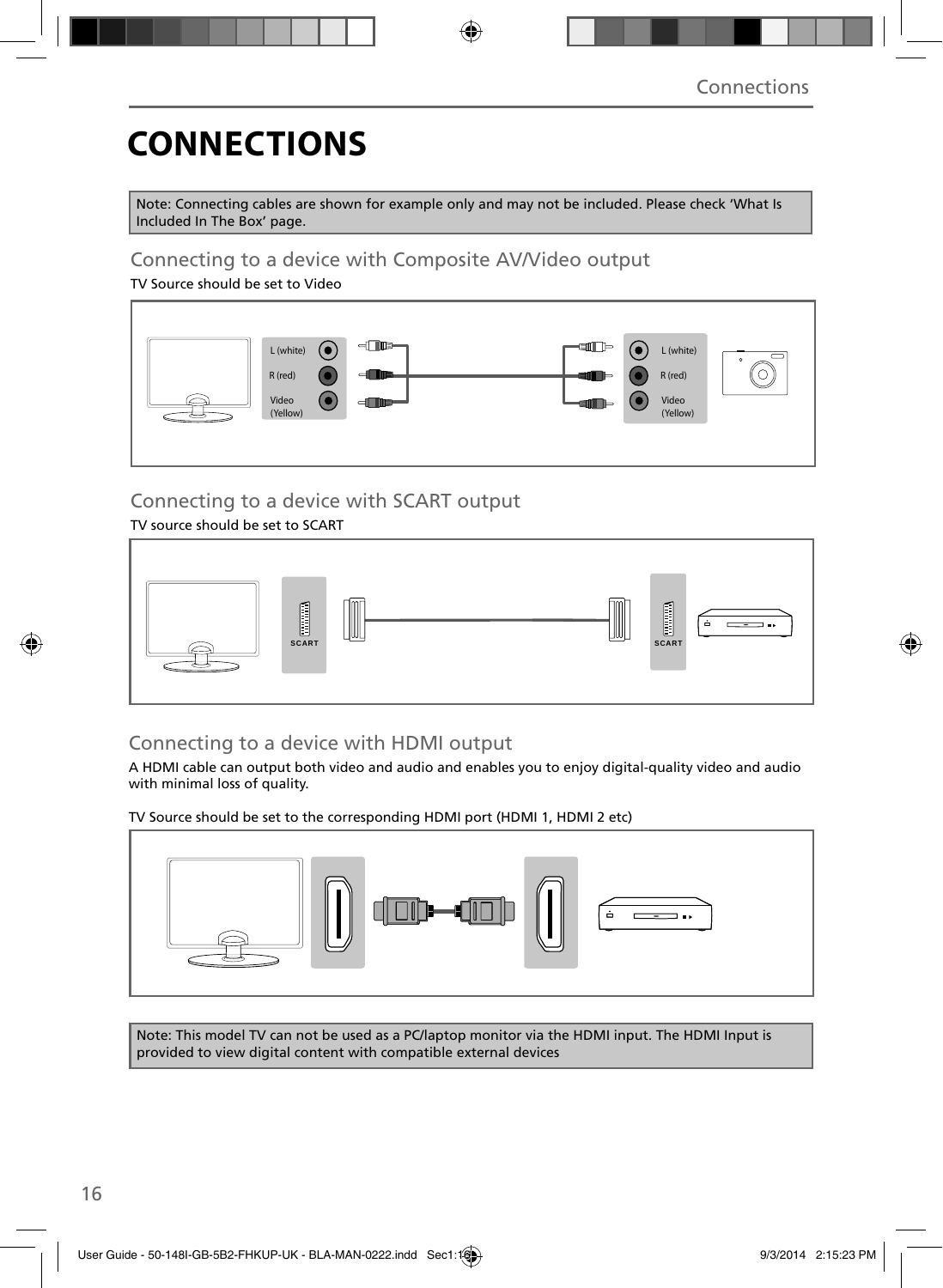## **CONNECTIONS**

### Connecting to a device with Component/YPbPr output

If you are supplied with a cable from the device which has RED, GREEN, BLUE, RED & WHITE connectors you must connect via Component (for picture) and by phono cable (for sound).

TV Source should be set to Component.



Connecting to a device with VGA/PC output (Laptop or Desktop Computer) TV Source should be set to VGA/PC



Connecting to an external audio device (Amplifiers, Surround Sound, Sound Bars etc)

When connecting via the TV's 3.5mm Earphone output, this will disable the TV speakers.

There are two options to connect a device via the 3.5mm Earphone Output.

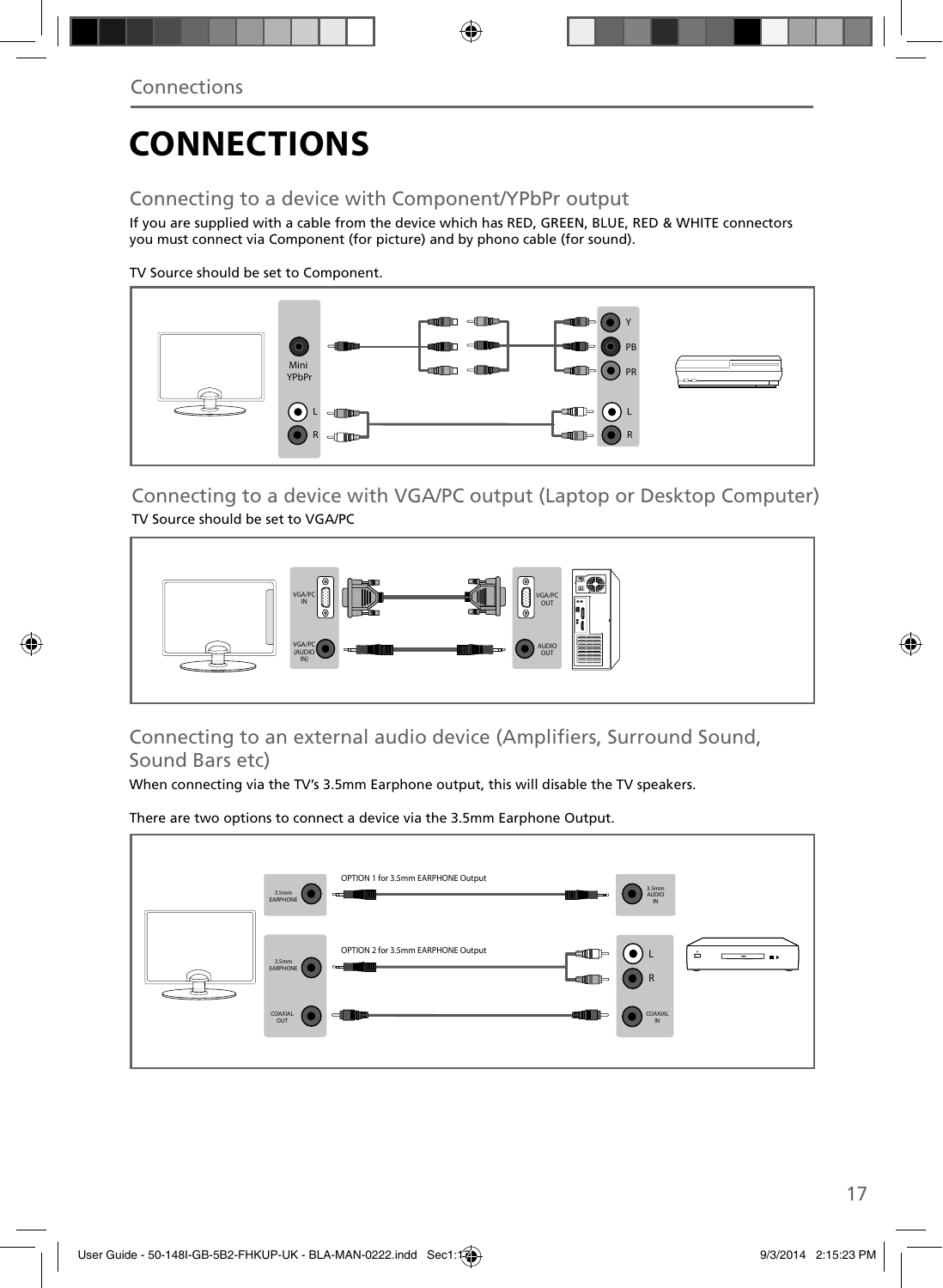## **CHANNEL MENU**





To access this menu, press [MENU] button on the remote control. To select a sub menu press [OK]

If you wish to make changes to any of the default settings, use the scroll  $\blacktriangle \blacktriangledown \blacktriangleright \blacktriangleleft$  buttons. To confirm any settings press [OK] button. To exit this menu at anytime, press [EXIT] button.

Auto Tuning - Allows you to retune the television for all digital channels, digital radio stations and

#### analogue channels

Analogue Manual Tuning - Allows you to manually tune your analogue signal

Freeview Manual Tuning - Allows you to manually tune your digital signal

Channel Edit - Allows you to delete, move, skip and add favourite channels

|                | <b>Channel Edit</b>                      |              |
|----------------|------------------------------------------|--------------|
| 1              | BBC1                                     | otv          |
| $\overline{2}$ | BBC <sub>2</sub>                         | ony          |
| 3              | ITV1                                     | orv          |
| 4              | Channel 4                                | otv          |
| 5              | five                                     | <b>DIV</b>   |
| 6              | BBC <sub>3</sub>                         | ony          |
| $\overline{7}$ | BBC4                                     | otv          |
| 8              | ITV2                                     | otv          |
| 9              | SKY1                                     | onv          |
|                | <b>10 SKY2</b>                           | <b>OTV</b>   |
| Delete         | <sup>n</sup> FreeTV<br>$\bullet$<br>Move | Skip         |
| OK<br>Select   | ⊕ Fav                                    | Menu<br>Back |

Schedule List - Lists your programme reminders

Signal Information - Allows you to view signal frequency, signal quality and signal strength CI Information - Pay per view services require a "smartcard" to be inserted into the TV. If you subscribe to a pay per view service the provider will issue you with a 'CAM' and a "smartcard". The CAM can then be inserted into the COMMON INTERFACE PORT (CI Card In)

Tip: If you do not press any buttons for 30 seconds, the menu will automatically exit. You can change the length of time before the menu exits automatically - see 'OSD Timer' in the Time Menu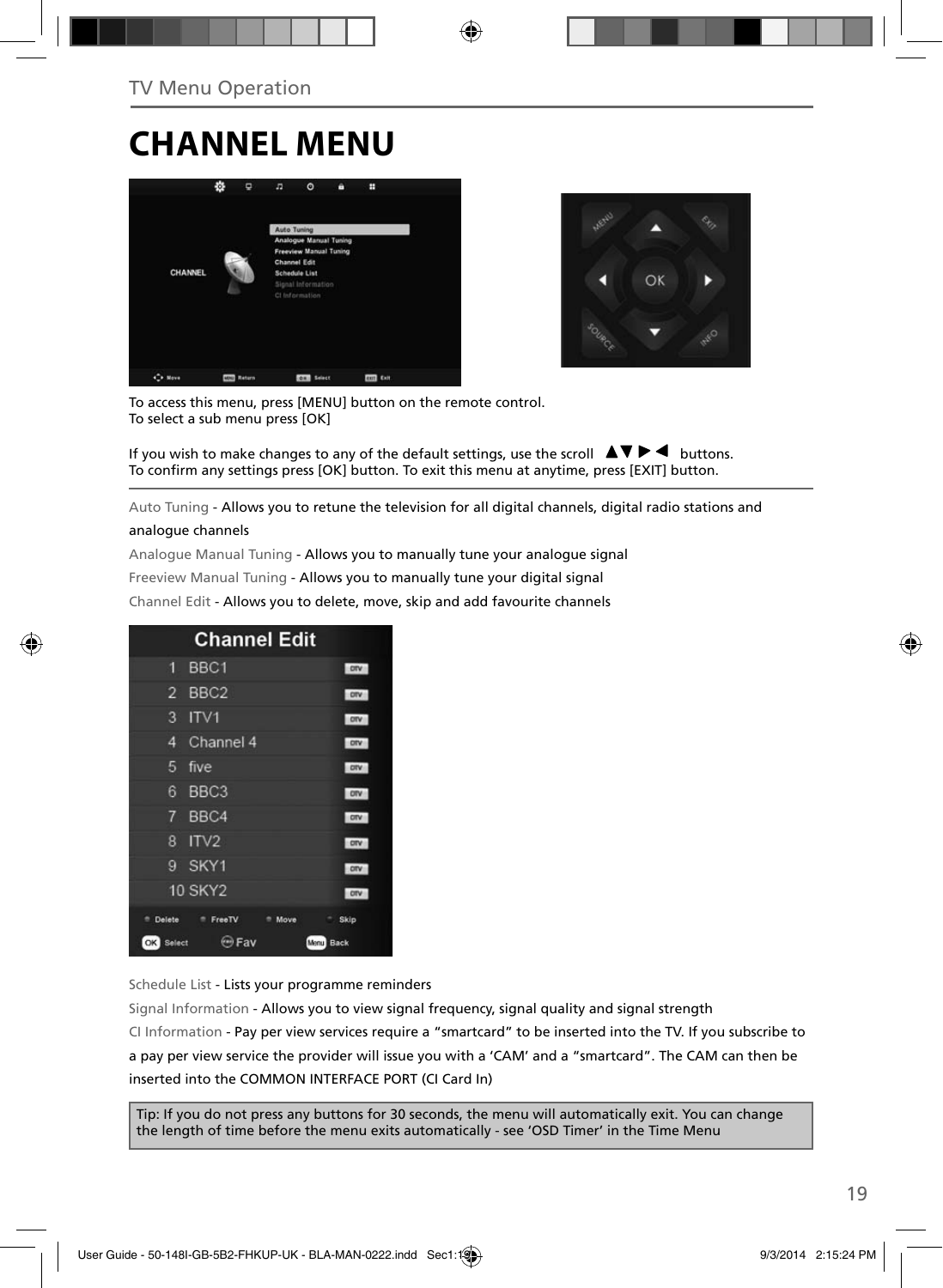## **PICTURE MENU**

|                | ۵<br>۰ | n                 | $\circ$                | п | ÷               |  |
|----------------|--------|-------------------|------------------------|---|-----------------|--|
|                |        |                   | Picture Mode           |   | Economy         |  |
|                |        | Contrast          |                        |   | 60              |  |
|                |        | <b>Brightness</b> |                        |   | 50              |  |
|                |        | Colour            |                        |   | 60              |  |
| <b>PICTURE</b> |        | Tint              |                        |   | 50              |  |
|                |        | <b>Sharpness</b>  |                        |   | 50              |  |
|                |        |                   | <b>Colour Temp</b>     |   | Normal          |  |
|                |        |                   | <b>Noise Reduction</b> |   | Off             |  |
|                |        |                   | <b>Aspect Ratio</b>    |   | Auto            |  |
|                |        |                   |                        |   |                 |  |
| C> Move        | Return |                   | Select<br>OK           |   | <b>COT Exit</b> |  |



To access this menu, press [MENU] button on the remote control and scroll right. To select a sub menu press [OK]

If you wish to make changes to any of the default settings, use the scroll  $\blacktriangle \blacktriangledown \blacktriangleright \blacktriangleleft$  buttons. To confirm any settings press [OK] button. To exit this menu at anytime, press [EXIT] button.

|          | CHOOSE HOTH LITE TOHOWING DI ESCLIS.                       |
|----------|------------------------------------------------------------|
| Dynamic  | Recommended settings for fast moving pictures              |
| Standard | <b>Standard settings</b>                                   |
| Mild     | Set to be lighter in colour and less bright                |
| Personal | Lets you manually alter all the settings                   |
| Economy  | Power saving mode which reduces the energy used by up to   |
|          | 25% (by reducing the power to the LED/LCD panel).          |
|          | In Economy mode, the TV will switch itself to Standby mode |
|          | after 3-5 hours in the event that the TV buttons or remote |
|          | control buttons are not pressed (change the picture mode   |
|          | to another setting to de-activate this function)           |

**Picture Mode** - Choose from the following presets:

You can make the following adjustments in **Personal** mode:

Contrast - Switch the balance between black and white.

Brightness - Increase or decrease the brightness of the picture.

Colour - Increases the colour from black and white.

Tint - Lets you increase or decrease the level of tint within the picture

(only available in VGA/PC source mode).

Sharpness - Increase or decrease the sharpness of the picture.

#### **Colour Temperature** Choose from the following presets:

| Normal | Default settings                  |
|--------|-----------------------------------|
| Warm   | Increases red within the picture  |
| Cold   | Increases blue within the picture |

**Noise Reduction** - Choose from the following presets:

| Off    | Turns noise reduction off  |
|--------|----------------------------|
| Low    | Minor system adjustment    |
| Middle | Medium system adjustments  |
| High   | Maximum system adjustments |
|        |                            |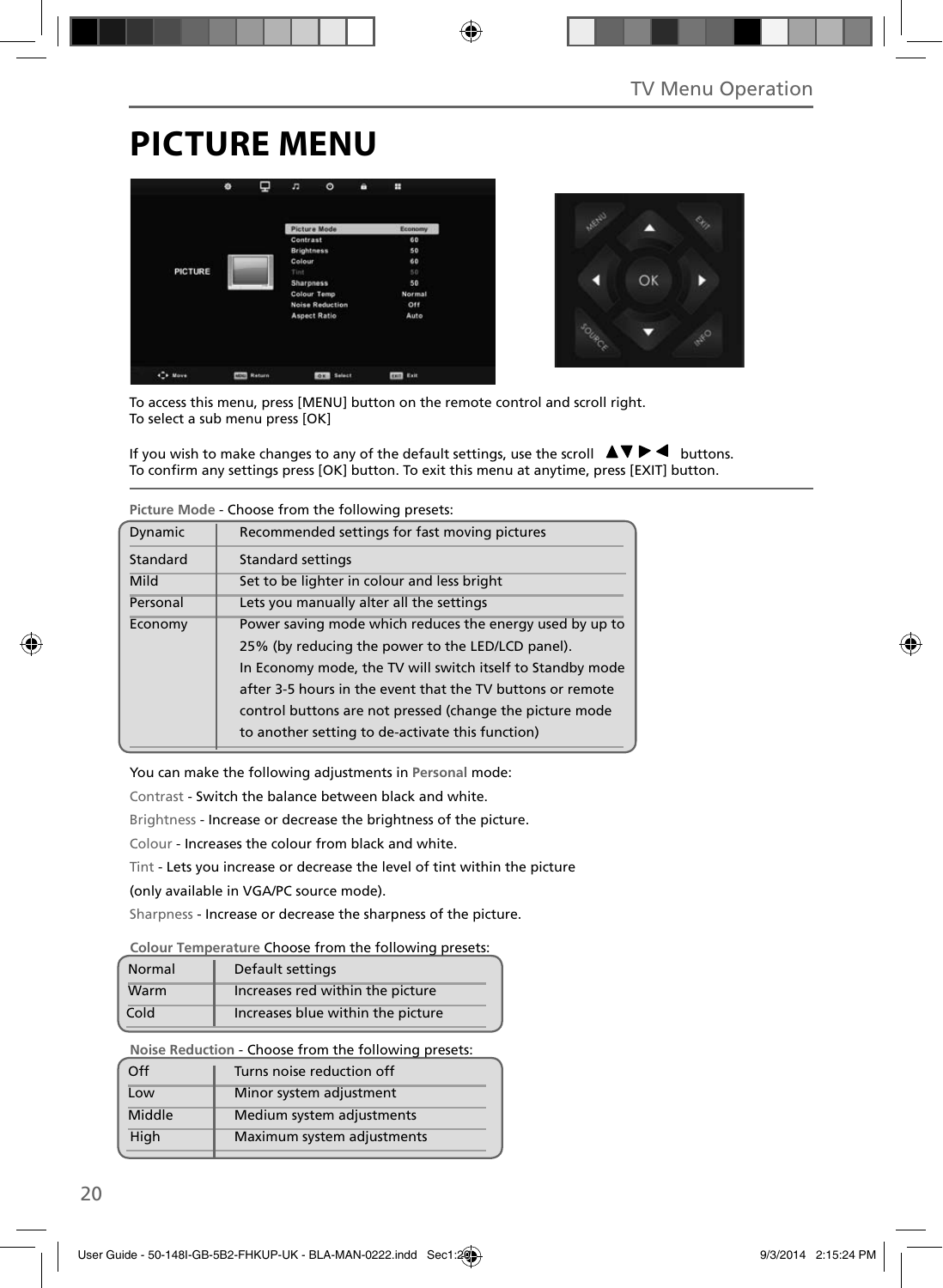## **PICTURE MENU**





To access this menu, press [MENU] button on the remote control and scroll right. To select a sub menu press [OK]

If you wish to make changes to any of the default settings, use the scroll  $\blacktriangle \blacktriangledown \blacktriangleright \blacktriangleleft$  buttons. To confirm any settings press [OK] button. To exit this menu at anytime, press [EXIT] button.

Aspect Ratio - Within the UK the picture format varies depending on the channel/broadcast. There are a

number of different options to best meet your needs

4:3



Fills the screen with a regular 16:9 signal and 4:3 picture format will be stretched to fill the screen

Displays the 14:9 picture in the correct proportion. As a result side bars are shown on the screen



The picture is the correct proportion but zoomed in to fill the screen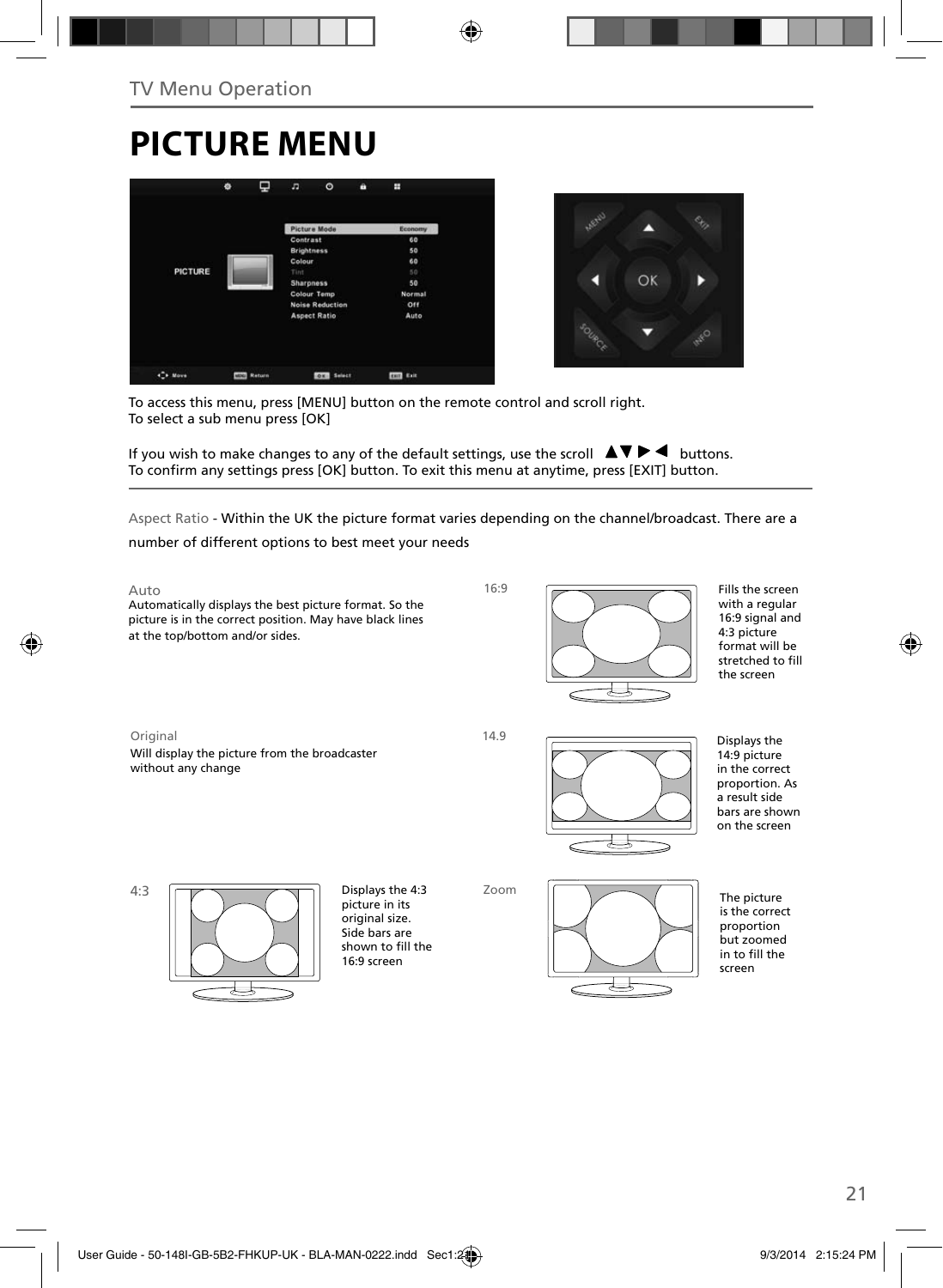## **SOUND MENU**





To access this menu, press [MENU] button on the remote control and scroll right. To select a sub menu press [OK]

If you wish to make changes to any of the default settings, use the scroll  $\Box \blacktriangledown \blacktriangleright \blacktriangleleft$  buttons. To confirm any settings press [OK] button. To exit this menu at anytime, press [EXIT] button.

| Standard     | Default settings                        |  |  |
|--------------|-----------------------------------------|--|--|
| <b>Music</b> | Emphasises music over voices            |  |  |
| Movie        | Provides live and full sound for movies |  |  |
| Sports       | Emphasises sound for sports             |  |  |
| Personal     | Selects your personal sound settings    |  |  |

 **Tip:** Treble and bass levels can only be adjusted when the sound mode 'Personal' is selected.

Treble - To adjust the amount of high frequency within the sound

Bass - To adjust the amount of low frequency within the sound

Balance - To switch the sound between the left and right speakers

Auto Volume Level (AVL) - When 'on' is selected, the volume will attempt to stay at a constant level

regardless of TV programme and advertisements

Digital Output - This is the digital COAX Audio output. Choose from the following options:

| Off        | To turn off Digital Output                                                            |
|------------|---------------------------------------------------------------------------------------|
| Auto       | Selects the best settings automatically                                               |
| <b>PCM</b> | Select this option if you are connecting to a Stereo Hi-fi via coax cable (Pulse-code |
|            | modulation (PCM) is a digital representation of an analogue signal)                   |

Audio Description - This allows the user to increase and decrease the AD (Audio Description) volume level. (Audio Description is a service available on certain programmes. It provides a description of what is

happening during the selected programme for a person who is visually impaired)

Audio Delay - Enables the user to adjust setting to sync picture and audio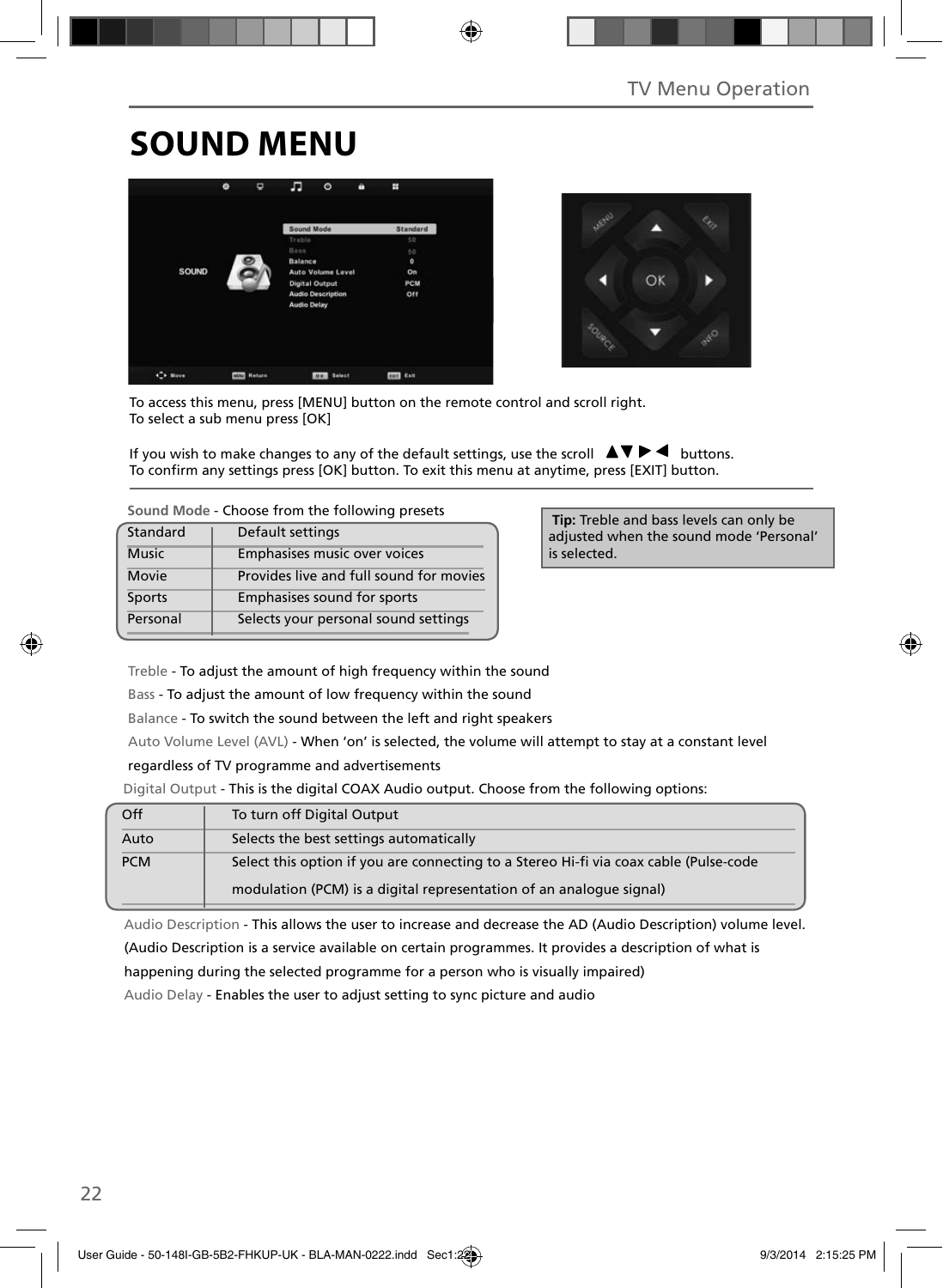## **TIME MENU**





To access this menu, press [MENU] button on the remote control and scroll right. To select a sub menu press [OK]

If you wish to make changes to any of the default settings, use the scroll  $\blacktriangle \blacktriangledown \blacktriangleright \blacktriangleleft$  buttons. To confirm any settings press [OK] button. To exit this menu at anytime, press [EXIT] button.

Clock - Shows the date and time

Off Time - Allows you to set a specific time for your TV to turn off

On Time - Allows you to set a specific time for your TV to turn on, the channel it will then display, the

source it will be on and also the volume. This function can then be toggled to repeat every day or a

certain day (the TV must be in standby mode for this to be effective)

Time Zone - Change your current time zone

Sleep Timer - Lets you set the sleep timer so the television automatically switches off after a set amount of

time. Off -> 10min -> 20min -> 30min -> 60min -> 90min -> 120min -> 180min -> 240min

Auto standby - Set Auto standby between 3 hours, 4 hours and 5 hours ( to turn off this function you must exit Home Mode in the Picture Menu)

OSD Timer - Lets you adjust the amount of time the On Screen Menu stays on the screen before disappearing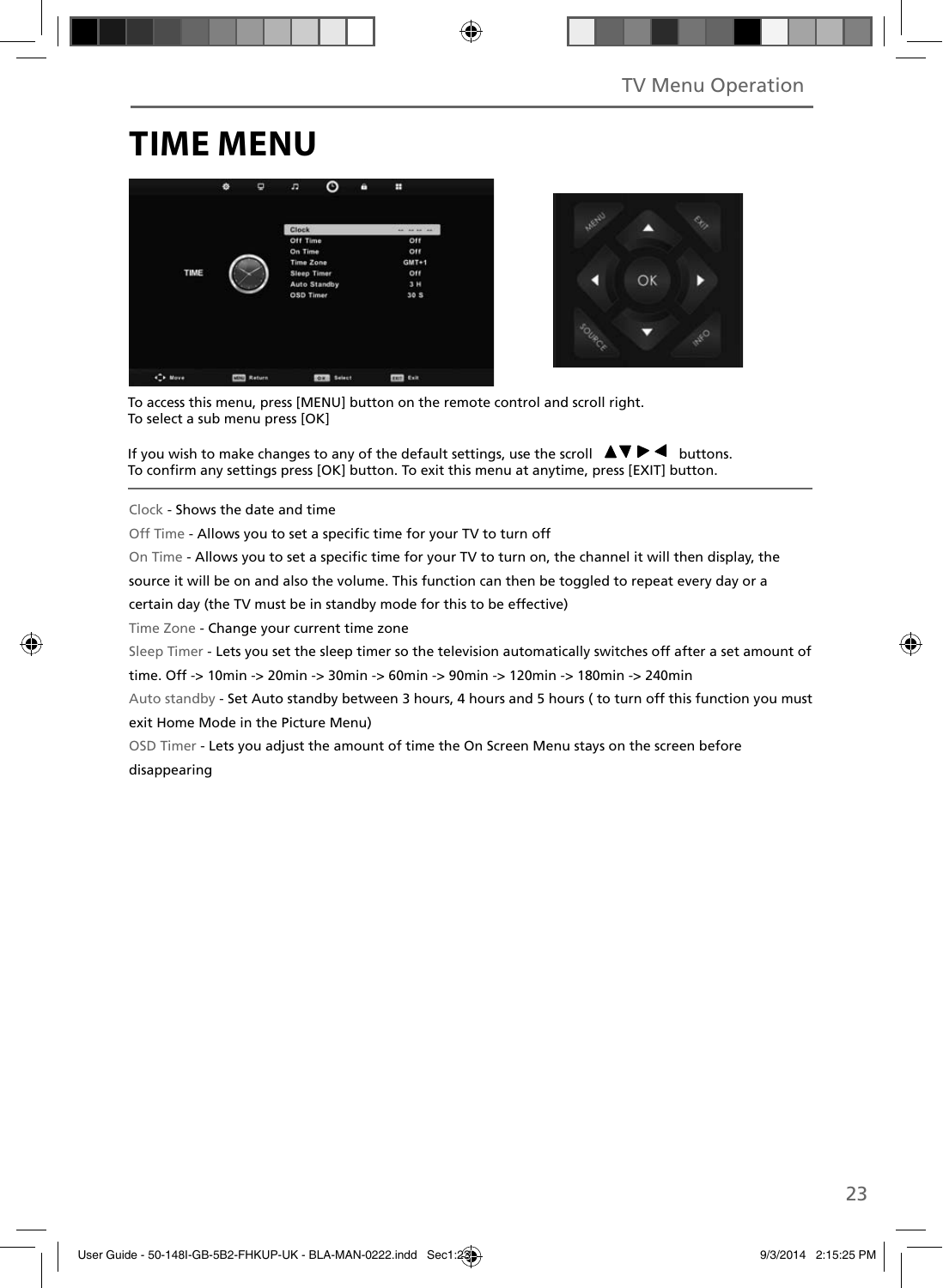## **SYSTEM/HOTEL LOCK MENU**





To access this menu, press [MENU] button on the remote control and scroll right. To select a sub menu press [OK]

If you wish to make changes to any of the default settings, use the scroll  $\Box \Box \blacktriangleright \blacktriangleleft$  buttons. To confirm any settings press [OK] button. To exit this menu at anytime, press [EXIT] button.

System/Hotel Lock - Allows you to lock or unlock the menu. You will be asked to enter a 4 digit password

Use the **◄** button to quit the password input or use the **►** button to clear. Default password is 0000.

TV Button Lock - Allows you to lock the buttons on the side of the TV set

Parental Guidance - Allows you to set the rating to block certain content based on age information

Default Source - Allows the user to set the default source. The default source is the source the TV starts on when first switched on

Default Channel - Allows the user to set a channel as the default channel on the Digital source. The

default channel is the channel the TV starts on when first switched on

Source Lock - Allows you to lock the source menu

Channel Lock - Allows you to lock certain channels manually

Max Volume - Allows you to adjust and set the maximum volume

Change Password - Allows you to change the password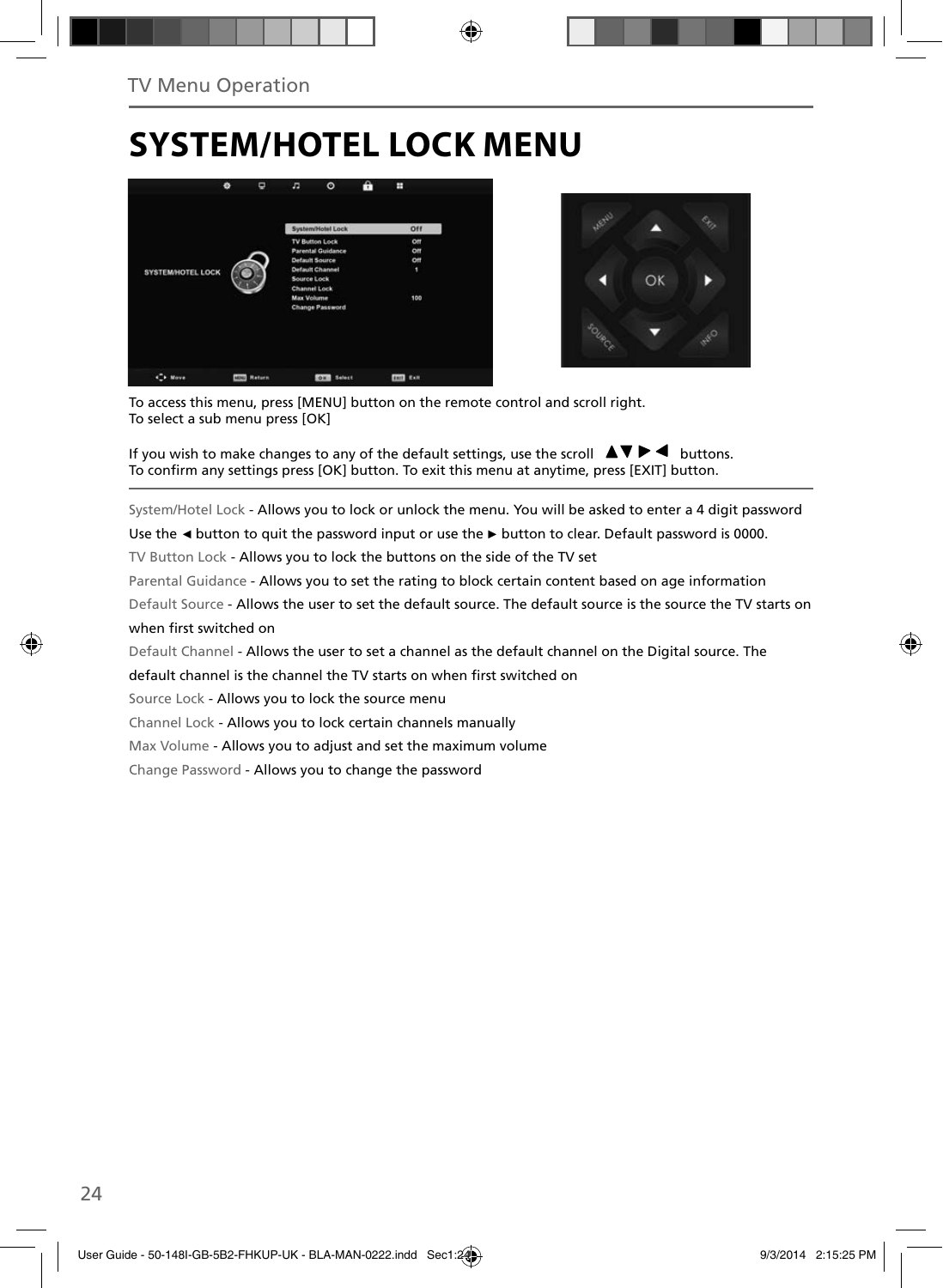## **SETUP MENU**





To access this menu, press [MENU] button on the remote control and scroll right. To select a sub menu press [OK]

If you wish to make changes to any of the default settings, use the scroll  $\Box \blacktriangledown \blacktriangleright \blacktriangleleft$  buttons. To confirm any settings press [OK] button. To exit this menu at anytime, press [EXIT] button.

Language - Allows you to change the language of the menu

Audio Language - Shows the current audio language

Subtitle Language - Shows the current subtitle language

Hearing Impaired - This allows the user to turn on the Hearing Impaired function, this produces subtitles

on the screen which provide a description of what is happening during the selected program.

PVR File System - Allows you to view the format and performance of a USB key

Blue Screen - Changes the background when there is no input between clear and a blue background (Only available on some sources)

First Time Installation - Allows you to access the First Time Installation menu and retune the TV set Reset TV - This resets the menus to factory settings and clears all the TV channels from the television. Software Update (USB) - From time to time we may release new firmware to improve the operation of the television (available to download). This menu lets you install the new software/firmware onto the television. Further details of how to do this will be issued with the firmware. Contact the helpline or refer to the 'product support' section of the website

HDMI CEC (Consumer Electronic Control) - Allows HDMI devices to control each other and allows the user to operate multiple devices with one remote control. (only available with compatible devices) LED Status - Allows the user to switch the LED Power indicator light ON or OFF, when the TV is being operated. (When this option is set to OFF the LED Power indicator light will flash when the remote control is used)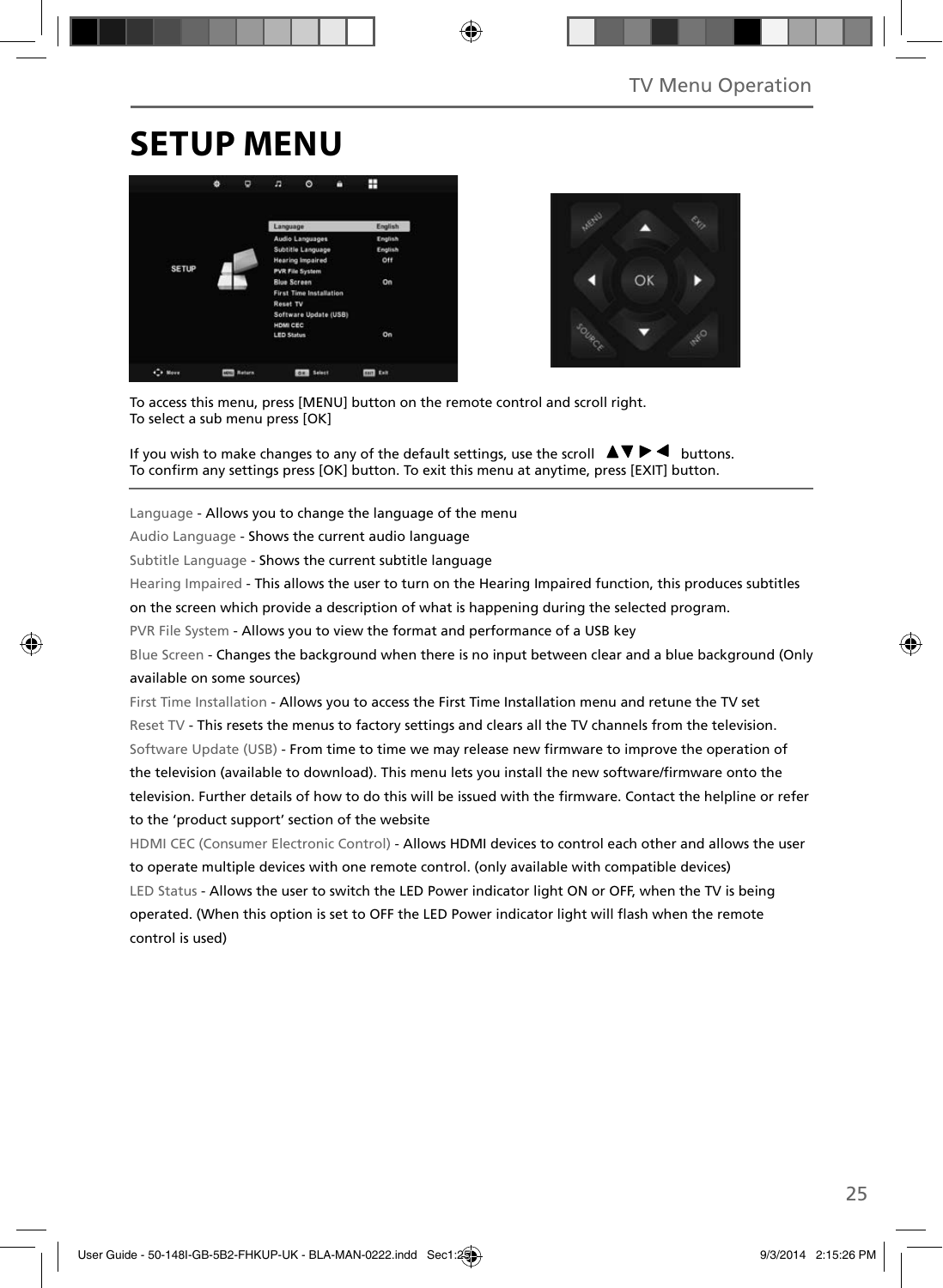## **7 DAY TV GUIDE**

TV Guide is available in Freeview TV mode. It provides information about forthcoming programmes (where supported by the Freeview channel). You can view the start and end time of all programmes and on all channels for the next 7 days and set reminders.

1) Press [TV GUIDE]. The following 7 Day TV Guide will appear..

| 7 Day TV GUIDE                                                                                                                                                                                                                                                                                                                                 |                     |                                                        |  |  |  |
|------------------------------------------------------------------------------------------------------------------------------------------------------------------------------------------------------------------------------------------------------------------------------------------------------------------------------------------------|---------------------|--------------------------------------------------------|--|--|--|
| 10 Years Younger: The Challenge<br>Season <sub>2</sub><br>Support worker Janice Cassidy's lifestyle of long working hours and a penchant for tanning<br>has taken its toll, while the stress of bringing up two daughters and heavy smoking has<br>affected interior designer Shere Morady. Surgeon Jan Stanek and the team set out to provide |                     |                                                        |  |  |  |
|                                                                                                                                                                                                                                                                                                                                                |                     | 04 Aug 2010 10:42                                      |  |  |  |
| BBC <sub>1</sub>                                                                                                                                                                                                                                                                                                                               | 05:00-06:00         | 10 Years Younger: The Challenge                        |  |  |  |
| BBC <sub>2</sub>                                                                                                                                                                                                                                                                                                                               | 06:00-06:30         | <b>The Simpsons</b>                                    |  |  |  |
| ITV <sub>1</sub>                                                                                                                                                                                                                                                                                                                               | 06:30-07:00         | <b>Hollyoaks</b>                                       |  |  |  |
| Channel 4                                                                                                                                                                                                                                                                                                                                      | 07:00-08:00         | Channel 4 News                                         |  |  |  |
| five                                                                                                                                                                                                                                                                                                                                           | 08:00-09:00         | How to Look Good Naked                                 |  |  |  |
| BBC <sub>3</sub>                                                                                                                                                                                                                                                                                                                               | 09:00-10:00         | Newlyweds: The One Year Itch                           |  |  |  |
| BBC4                                                                                                                                                                                                                                                                                                                                           | 10:00-11:15         | <b>Big Brother</b>                                     |  |  |  |
| ITV <sub>2</sub>                                                                                                                                                                                                                                                                                                                               | 11:15-11:45         | The Big Bang Theory                                    |  |  |  |
| * Record                                                                                                                                                                                                                                                                                                                                       | Remind<br>love View | Next Day<br>Prev Day<br>Display<br><b>EXIT</b><br>Exit |  |  |  |

2) Navigate through the menu using  $\blacktriangle \blacktriangledown \blacktriangleright \blacktriangleleft$ 

You can now: Record a programme by pressing RED (USB device must be connected) Set a reminder by pressing GREEN View a previous day by pressing YELLOW View the next day by pressing BLUE

3) Press [EXIT] to exit the 7 day TV Guide.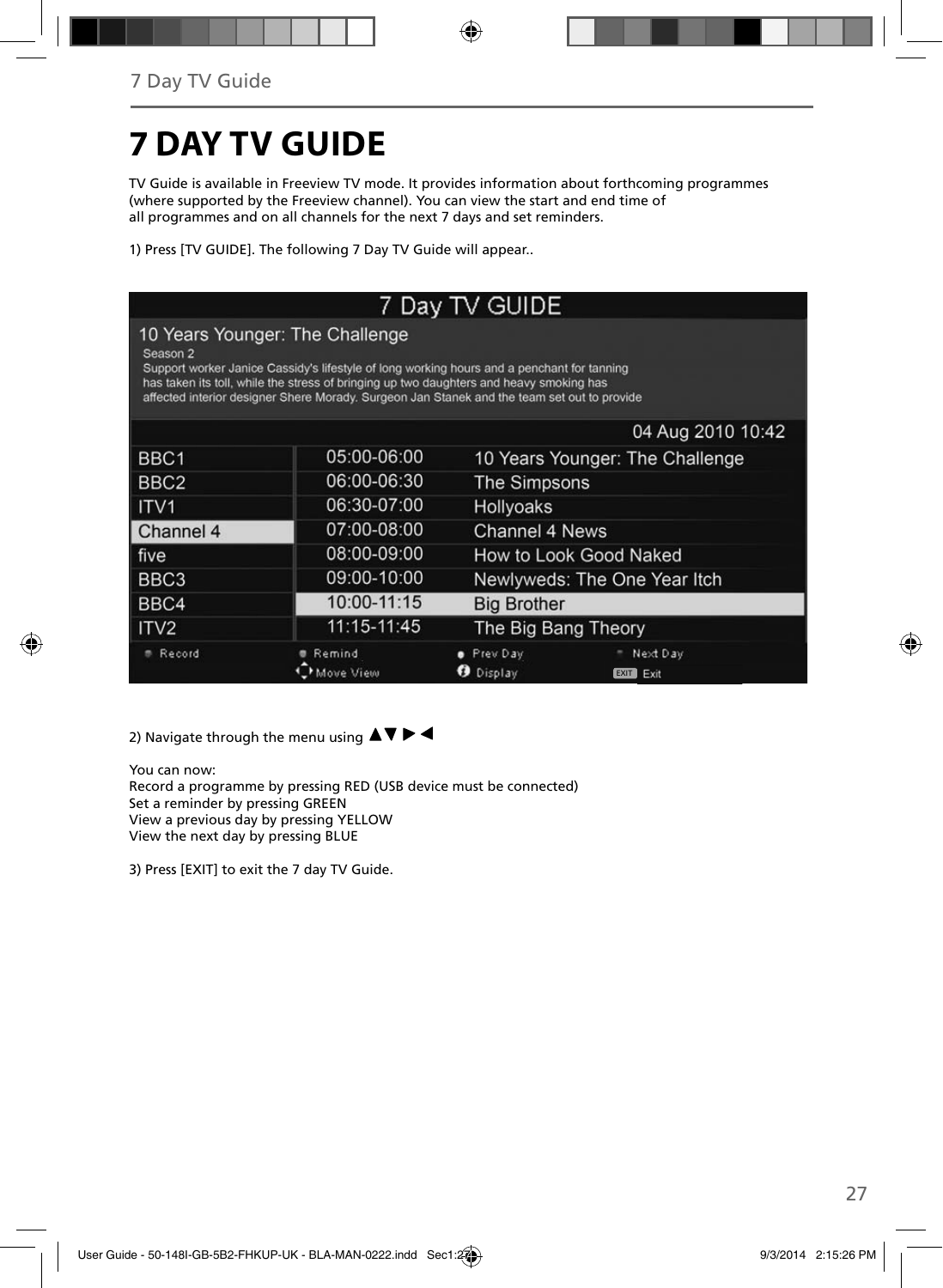### **USB RECORD - DIGITAL/FREEVIEW MODE**

USB RECORD – DIGITAL/FREEVIEW MODE

Built into this television is a USB record facility. This function is available in Digital/Freeview mode when used in conjunction with a compatible USB memory stick or USB hard drive. The benefits of this are as follows:

- Pause live TV and then playback, fast forward and rewind (up to live TV)
- One button record, if you decide you want to record the current programme
- Easy programmable recording from the 7 day TV Guide
- Record TV and watch/listen back on your computer/laptop

Due to the nature of the product, it is necessary to use a high speed USB memory stick (as the TV reads from and writes to the memory stick at the same time, some memory sticks may not be suitable)

You can purchase high speed memory sticks from some computer stores, alternatively, we have a selection of tested and compatible memory sticks available to purchase directly from the helpline/web site.

Minimum Specification - USB Memory Stick

| Read Speed         | 20 MB/s (Mega Byte Per Second) |  |
|--------------------|--------------------------------|--|
| <b>Write Speed</b> | 6 MB/s (Mega Byte Per Second)  |  |

**If you wish to use a USB portable hard drive larger than 32GB, please refer to the FAQ section at the rear of this user guide.**

### Pause Live TV (Time Shift)

Pausing Live TV is very simple.



 $\Box$  Press the play/pause button and the television will pause and the live content will be recorded. To resume watching press play/pause again.

 $\bigoplus$  - Press fast forward to go forward in a recording (i.e. to skip adverts)

 $\bigcirc$  - Press fast rewind to go back in a recording (i.e. if you fast forwarded too far)

Tip: When you switch the TV to standby or change channel the Time Shift memory is wiped. To restart time shift you must press play/pause button.

### One Button Record

At any point in time you may decide to record the current channel that you are watching. To do this you need to press the red button highlighted below.



Tip: This television contains one TV tuner, therefore it can only record the channel you are watching or record one channel while the television is in standby mode.

Note: USB record function is only avilable in Digital/Freeview TV mode. Due to copyright laws and illegal copying/recording it is not possible to record to/from any other input/output source.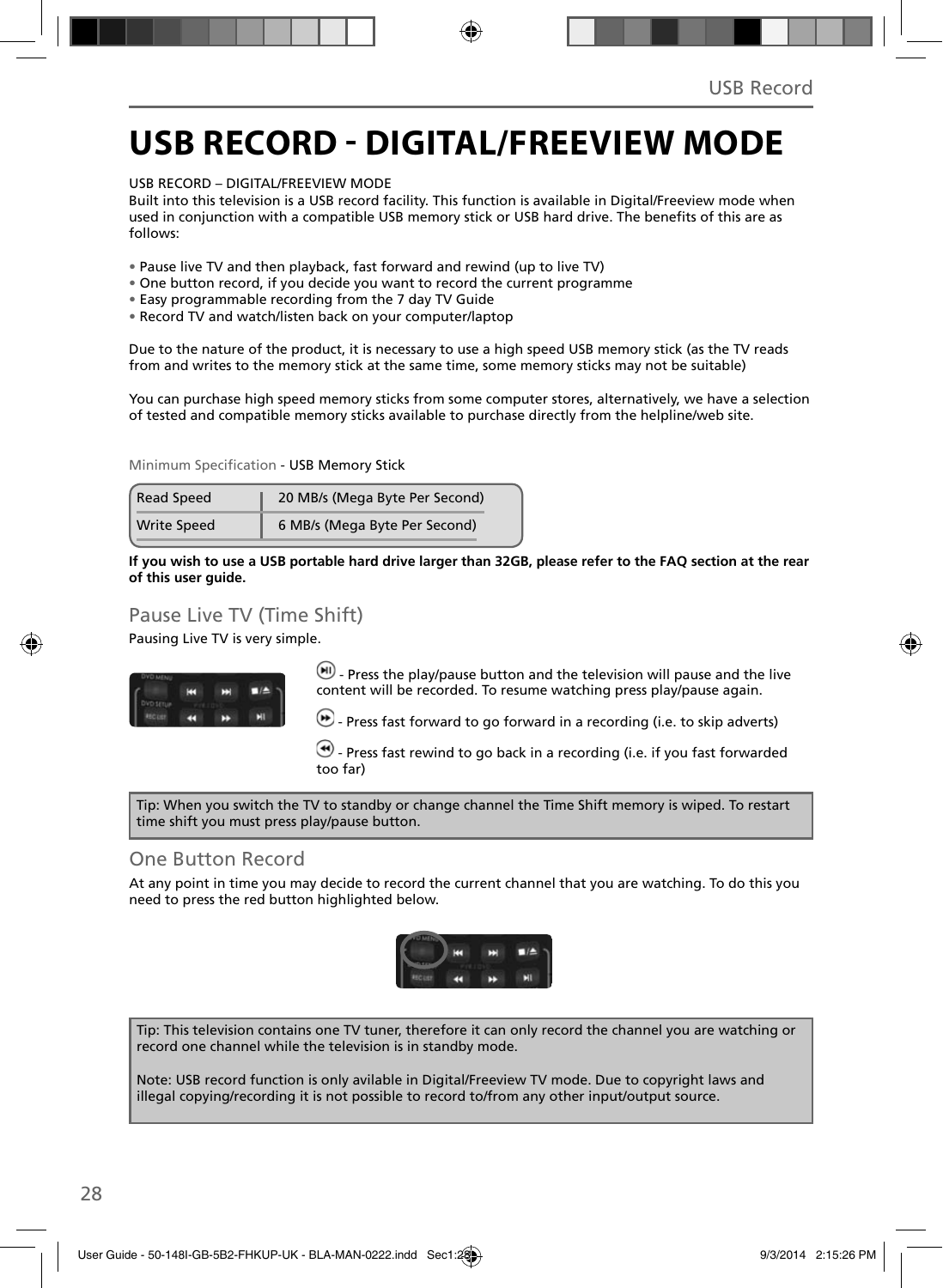### **USB MODE/MEDIA PLAYER**

USB mode offers playback of various different types of content that you have saved on your USB Memory Stick.

On switching to USB source the above menu screen will appear. The content will be divided into Photo, Music, Movie and Text based on file type.



1) You can navigate through the menus using the  $\overline{\mathsf{S}\mathsf{c}}$  scroll  $\blacktriangle \blacktriangledown \blacktriangleright \overline{\blacktriangleleft}$  buttons. To confirm the item you wish to play/view press [OK] button.



2) Select the drive you require. (If your drive only has 1 partition you will only see 1 item).



3) You can now access the item. Press OK to view. 4) While viewing you control the item using



or by pressing (i) and using  $\Delta \nabla \blacktriangleright$   $\blacktriangleleft$  and (OK)



Tip: If you experience a playback issue, please ensure the files being used are the correct format (example - the picture plays but no sound) See technical specification page for compatible file types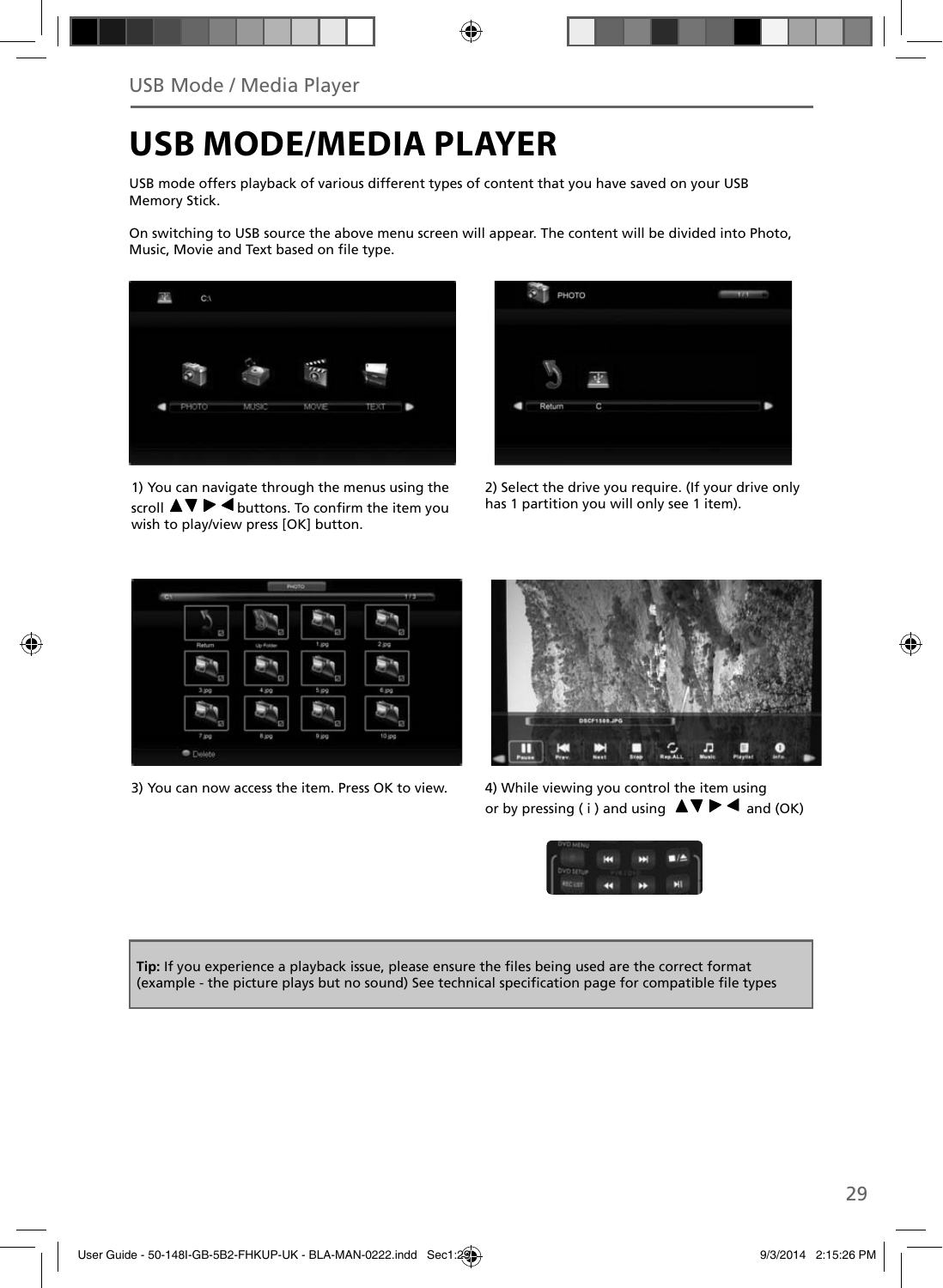### **USING YOUR TV WITH A SKY DIGITAL SET TOP BOX**

### **Option 1) Connecting your TV to your Sky box (when both the TV and Sky Box are located in the same room)**

Depending on your Sky Box & TV model, connect either by SCART or HDMI cables (available separately)

If connecting by SCART, select the 'Input source' on the TV as SCART.

If connecting by HDMI, select the 'Input source' on the TV as HDMI (if the TV has more than 1 HDMI port, ensure you select the input source to match the HDMI numbered port on the rear of the TV)

If you wish to use your Sky remote to operate the TV's functions, you will need a Sky remote control (Revision 9 or later) and you will need to programme a 4 digit code into it. See bottom of this page.

### **Option 2) Connecting your TV to your Sky box (when your Sky box is located in a different room to the TV)**  Sky Box

Please note, if you are adding a 'Magic Eve/TV Link' to your system so that you can use your Sky remote control to change the Sky channel in the room where the 2nd TV is located, please refer to the instructions included with the TV link/magic eye in order to ensure the RF or RF2 output on your Sky box is powered on. (The red LED light on the TV link/magic eye will light up if the RF / RF2 output is correctly set up) If you do not have the instructions that came with the TV link/magic eye, instructions on how to do it can be found on our web site.



1) To tune the TV to the Sky box, on the 2nd TV, select the 'Analogue' input source.

2) Select the channel that you wish to store the Sky box/channel on. (If you do not use channels 1-5 because you no longer have analogue terrestrial channels after digital switchover, you may choose to select channel 1 to store the Sky box/channel, if you still have and use analogue channels 1-5, you may for example decide that channel 6 is the best option for you)

3) Press the corresponding number on the remote control to select the desired analogue channel chosen as per point 2 above.

4) On the TV remote control, press Menu. Now navigate through the menus to select Manual Tuning or Analogue Manual tuning (refer to the Tuning/Channel menu section of this user guide if necessary)

5) Manually tune in the channel (usually, the Sky box is at a frequency between 800Mhz and 850Mhz) once the Sky box/channel is found, press 'OK' to store it.

If you wish to use your Sky remote to operate the TV's functions, you will need a Sky remote control (Revision 9 or later) and you will need to programme a 4 digit code into it. See below.

#### **Using a Sky Remote or a Universal Remote to operate your TV**

**Sky Remote Control** - If you wish to use your Sky remote to operate the basic functions of your TV, you need to programme a 4 digit code into it. Please note - you will need the latest Sky Revision 9 remote control as this is the only version that includes the latest software/firmware necessary to operate this model of TV. **The code required for this television is 2134.** If you wish to upgrade/replace your existing Sky remote control to the latest version, you can do so on our web site.

**Universal Remote Control** - If you wish to use a Universal remote control to operate your TV, please refer to the website for a full list of codes. (Please note we only have codes for One for All branded remote controls, if you have an alternative brand of Universal remote, please refer to the manufacturer for the code.)

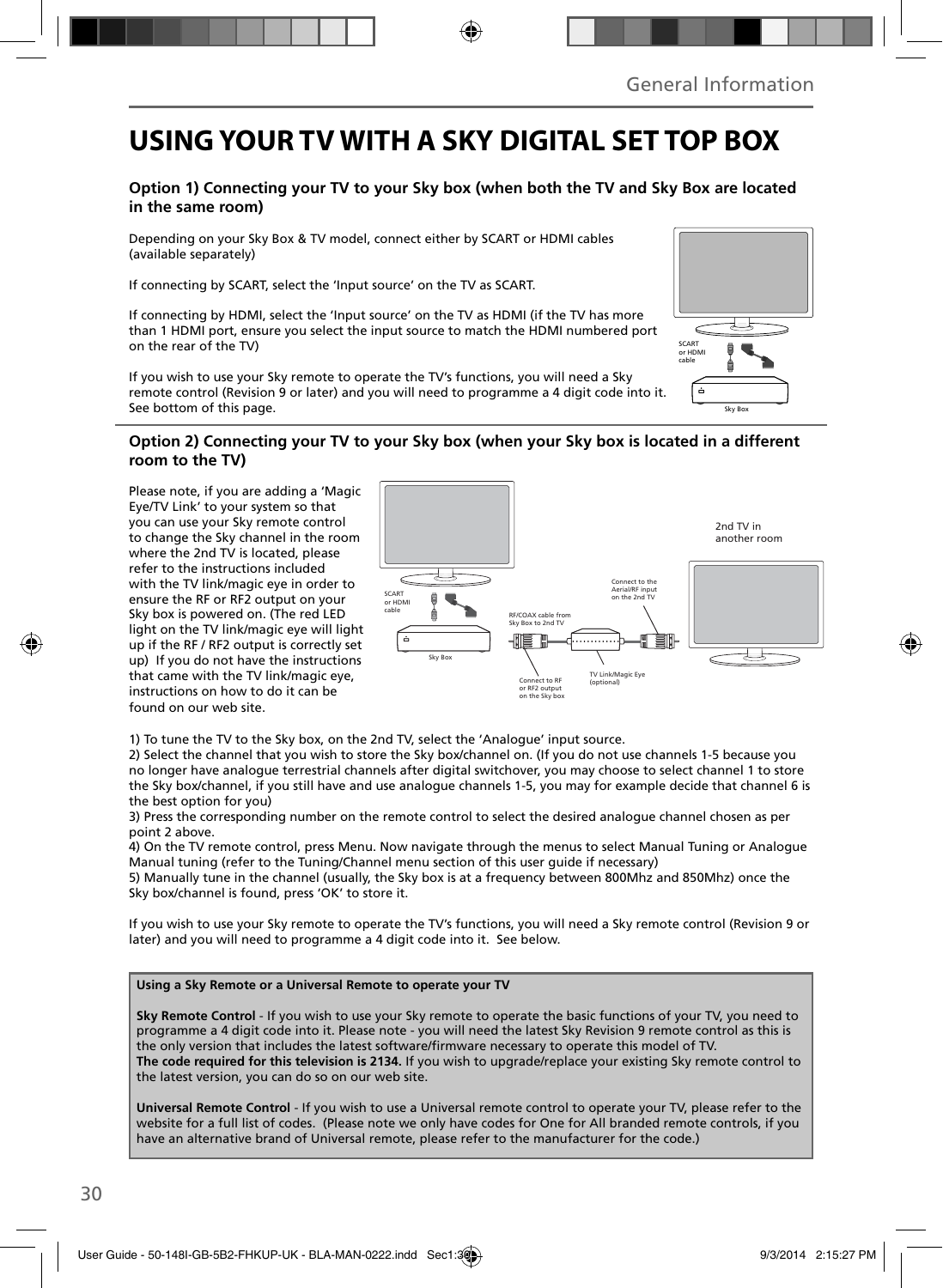## **FREQUENTLY ASKED QUESTIONS**

| General                        | I would like to have louder<br>sound by connecting<br>additional speakers                                                               | 1) Use the 3.5mm headphone output and a 3.5mm to phono cable<br>(available separately) to connect to an amplifier/surround sound system.<br>Please note this will deactivate the TV's built in speakers.<br>2) Connect a COAX cable from the TV's COAX output to your<br>amplifier/surround systems COAX input.                                                                                                                                                                                                                                                                                                                      |  |
|--------------------------------|-----------------------------------------------------------------------------------------------------------------------------------------|--------------------------------------------------------------------------------------------------------------------------------------------------------------------------------------------------------------------------------------------------------------------------------------------------------------------------------------------------------------------------------------------------------------------------------------------------------------------------------------------------------------------------------------------------------------------------------------------------------------------------------------|--|
| General                        | Why are some options in<br>the menu unavailable and<br>greyed out                                                                       | Some options are only available in certain sources, i.e. HDMI. They are<br>unavailable in the other sources where they have no affect.                                                                                                                                                                                                                                                                                                                                                                                                                                                                                               |  |
| General                        | Can I stop my TV automatically<br>turning off after 4hrs?                                                                               | Yes, in the time settings menu, scroll down to Auto standby and select<br>OFF.                                                                                                                                                                                                                                                                                                                                                                                                                                                                                                                                                       |  |
| TV                             | I have tuned in Digital TV<br>but I am not receiving any<br>or all of the channels and/<br>or the channels I receive are<br>breaking up | 1) Check you are in an area that can receive Freeview/Saorview<br>Visit www.freeview.co.uk or www.saorview.ie<br>2) Check you are using an aerial that is able to receive a good digital<br>signal. In most cases, you will need an outdoor digital hi-gain/wideband<br>aerial. In areas that have excellent digital coverage, you may be able<br>to use a loft type aerial but it is highly likely that you will also need to<br>connect a booster between the back of the TV and the TV aerial wall<br>socket. Unfortunately, to receive a good enough digital signal, it is not<br>possible to use a portable/indoor type aerial. |  |
| TV                             | I have re-tuned my television<br>but when I switch it off it is<br>not storing the channels                                             | Complete a first time installation, please refer to the set-up menu section<br>of the manual of how to do this.                                                                                                                                                                                                                                                                                                                                                                                                                                                                                                                      |  |
| <b>VCR/DVD</b><br>Recorder     | I have connected the TV to<br>my VCR or DVD Recorder via<br>SCART but it is not recording                                               | In addition to connecting via SCART, you should connect the aerial cable<br>from the wall socket to your VCR/DVD Recorder and another aerial cable<br>from the VCR/DVD Recorder to the TV.                                                                                                                                                                                                                                                                                                                                                                                                                                           |  |
| Game Consoles                  | I have connected my PS3 to<br>the TV via HDMI, but I am<br>not receiving any pictures or<br>sound on my Television                      | 1) Ensure the TVs source is on HDMI.<br>2) Check your settings on your PS3 are as per the PS3 instruction manual.                                                                                                                                                                                                                                                                                                                                                                                                                                                                                                                    |  |
| Game Consoles                  | I have connected my<br>Xbox 360 to the TV via<br>Component Cables (Red,<br>Green & Blue) but I am not<br>receiving any sound            | Component cables only provide HD Pictures. For the sound you will need<br>to connect the Red & White audio cables on the Xbox to the Red & White<br>phono inputs on the rear of the TV. Please refer to the 'Connections'<br>pages.                                                                                                                                                                                                                                                                                                                                                                                                  |  |
| System Lock                    | I have changed the password<br>on the television and now<br>forgotten it                                                                | There is a master password of 4711, to gain access to the TV menu and<br>reset the normal password.                                                                                                                                                                                                                                                                                                                                                                                                                                                                                                                                  |  |
| <b>USB Mode</b>                | I have inserted a USB<br>Memory Key, but the TV<br>does not recognise it                                                                | Ensure the USB Memory Key is formatted to type FAT32.                                                                                                                                                                                                                                                                                                                                                                                                                                                                                                                                                                                |  |
| <b>USB Mode</b>                | Using a USB portable hard<br>drive / larger than 32GB                                                                                   | If you wish to use a portable hard drive larger than 32GB, please note<br>that it must be formatted to the FAT32 file system in order to operate on<br>this TV. Windows XP/Vista computers are only capable of formatting up<br>to 32GB, therefore, you will need a software programme/utility to format<br>larger hard drives. Please refer to the web site for more information.                                                                                                                                                                                                                                                   |  |
| USB Record /<br>TV models only | I cannot change the channel,<br>access the menu or use the<br>red button                                                                | During Time Shift you cannot change the channel, access the menu or use<br>the red button                                                                                                                                                                                                                                                                                                                                                                                                                                                                                                                                            |  |
| USB Record /<br>TV models only | When using the USB to<br>record the picture 'breaks<br>up' or experience loss of<br>sound.                                              | Check the USB Memory Stick meet the minimum requirements of Read<br>Speed - 20 MB/s (Mega Byte Per Second), Write Speed - 6 MB/s (Mega Byte<br>Per Second)                                                                                                                                                                                                                                                                                                                                                                                                                                                                           |  |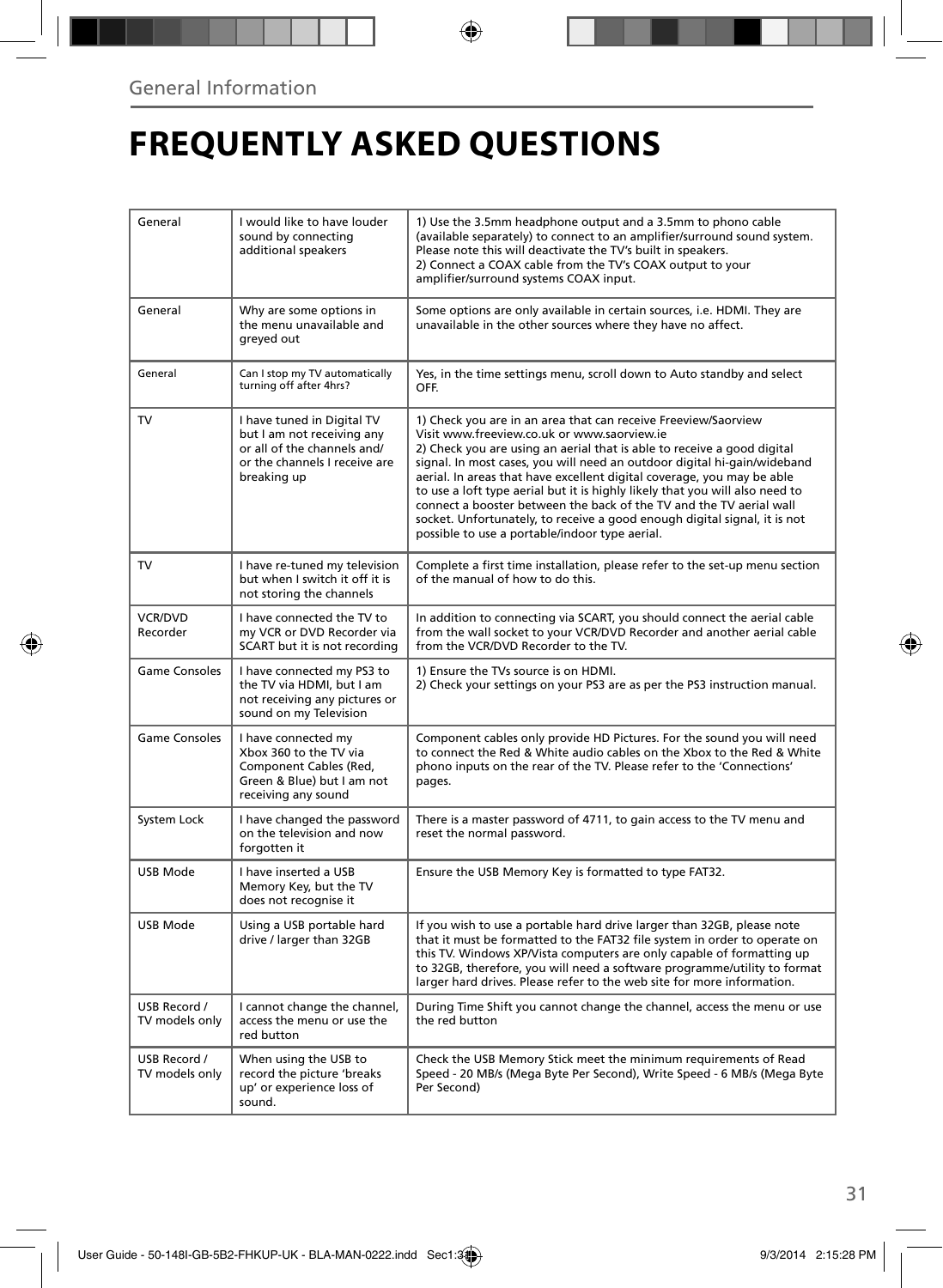## **TECHNICAL SPECIFICATION**

| Model                                     |                                                         |  |  |  |
|-------------------------------------------|---------------------------------------------------------|--|--|--|
|                                           | 50/148I-GB-5B2-FHKUP<br>50/149I-GB-5B2-FHKUP            |  |  |  |
|                                           |                                                         |  |  |  |
| Screen size                               | 50"/127cm                                               |  |  |  |
| (diagonal)                                |                                                         |  |  |  |
| <b>Resolution</b>                         | 1920 x 1080                                             |  |  |  |
| <b>RF</b>                                 | 75 ohm Antenna / Analog / DVB                           |  |  |  |
| <b>Inputs</b>                             | 3 x HDMI, 1 x USB, 1 x SCART, 1 x Composite/Video,      |  |  |  |
|                                           | 1 x Mini Component/YPbPr, 1 x VGA/PC,                   |  |  |  |
|                                           | 1 x shared audio for Composite/Video & Component/YPbPr, |  |  |  |
|                                           | 1 x 3.5mm jack for PC audio input                       |  |  |  |
| <b>Sound Outputs</b>                      | 1 x Coax Audio output, 1 x 3.5mm Headphone              |  |  |  |
| Sound power,<br>watts (RMS)               | $2 \times 8$                                            |  |  |  |
| Voltage and power                         | 110-240y 50 / 60Hz                                      |  |  |  |
| consumption                               |                                                         |  |  |  |
|                                           | 49/70/90W (ecomode/standard/max)                        |  |  |  |
|                                           | (in standby less than 0.5w)                             |  |  |  |
|                                           | (0W in OFF mode)                                        |  |  |  |
| <b>Annual Energy</b>                      | 72 kWh                                                  |  |  |  |
| Consumption                               |                                                         |  |  |  |
| <b>Energy Rating (EEI)</b>                | $A++$                                                   |  |  |  |
| <b>Dimensions including</b><br>stand (mm) | 1131 W x 714 H x 255 D                                  |  |  |  |
| Net weight (Kgs)                          | 14.8                                                    |  |  |  |
| <b>Wall Mounting</b>                      | VESA 200 x 200 (mm)                                     |  |  |  |

### **Compatible files in USB Mode**

| Media   | File Ext.                     | Codec                         |            |                                                    |
|---------|-------------------------------|-------------------------------|------------|----------------------------------------------------|
|         |                               | Video                         | Audio      |                                                    |
| Movie   | .mpg                          | Mpeg-1, Mpeg-2                | MP3, WMA   | Max Resolution: 1920x1080<br>Max Data rate: 40Mbps |
|         | .avi                          | Xvid, MJPEG,<br>MPEG-4 SP/ASP |            |                                                    |
|         | .ts                           | Mpeg-2                        |            | Max Resolution: 1920x1080<br>Max Data rate: 40Mbps |
|         | .dat                          | Mpeg-1                        |            |                                                    |
|         | .mp4                          | Mpeg-1, Mpeg-2                |            | Max Resolution: 1024x768                           |
| Music   | .vob                          | Mpeg-2                        |            | Max Data rate: 40Mbps                              |
|         | mp3.                          |                               | MP3        | Sample Rate 16K-48KHz                              |
|         | .wma                          |                               | <b>WMA</b> | Bit rate: 32K - 442Kbps                            |
| Picture | .jpg                          | Progressive JPEG              |            | Max Resolution: 1024x768                           |
|         | <b>Baseline JPEG</b><br>.jpeg |                               |            | Max Resolution: 8192x8192                          |
|         | .bmp                          | <b>BMP</b>                    |            | Max Resolution: 6500x6500                          |